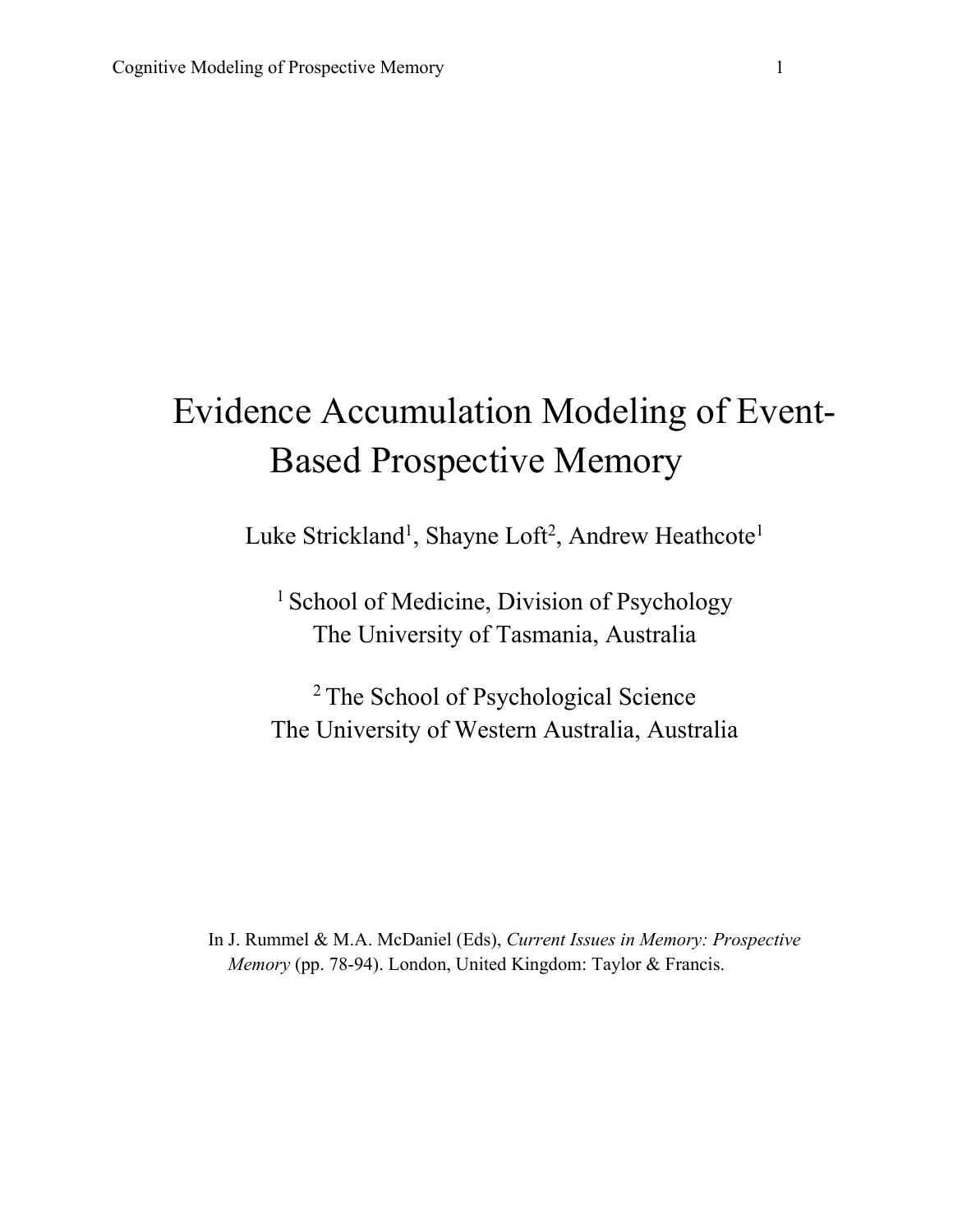## **Introduction**

The term Prospective Memory (PM) refers to the cognitive processes required to perform planned actions in the future. PM requirements are ubiquitous in everyday life, and in safetycritical occupations (Dismukes, 2012; Loft, 2014), and thus there is great value in thoroughly understanding PM processes. The current chapter focuses on *event-based* PM, in which the PM task is to respond to some future event or stimulus. Einstein and McDaniel (1990) devised a paradigm to study PM in the laboratory that has inspired nearly three decades of research. In that paradigm, participants perform their PM task in the context of an ongoing task (OT) (e.g., a lexical decision task, decide if strings of letters are words or non-words). Most trials are *non-PM trials*, in that they only require making OT decisions. Event-based PM paradigms require participants make PM responses to OT stimuli with PM target attributes (e.g., press '9' for any letter string that contains the syllable 'tor'). We refer to trials that present a PM stimulus as *PM trials*. This paradigm yields a measure of *PM accuracy*, the proportion of PM trials to which participants make their PM response. In addition to *PM blocks* of trials, which include the reviewed PM requirements, many studies include *control blocks* of trials, in which participants perform only the OT with no PM requirements. Often, response times (RTs) to non-PM trials in PM blocks are slower than in control blocks (Smith, 2003), an effect known as the *PM cost* to the ongoing task.

PM studies often involve observing a PM cost effect, or a difference in PM accuracy between differing PM conditions, and then formulating statements about PM processes to explain that. For example, the preparatory attentional and memory processes (PAM) theory (Smith, 2003) and the multiprocess view (MPV; McDaniel & Einstein, 2000) propose that PM cost is due to *capacity sharing* between monitoring for PM items and the OT. That is, they claim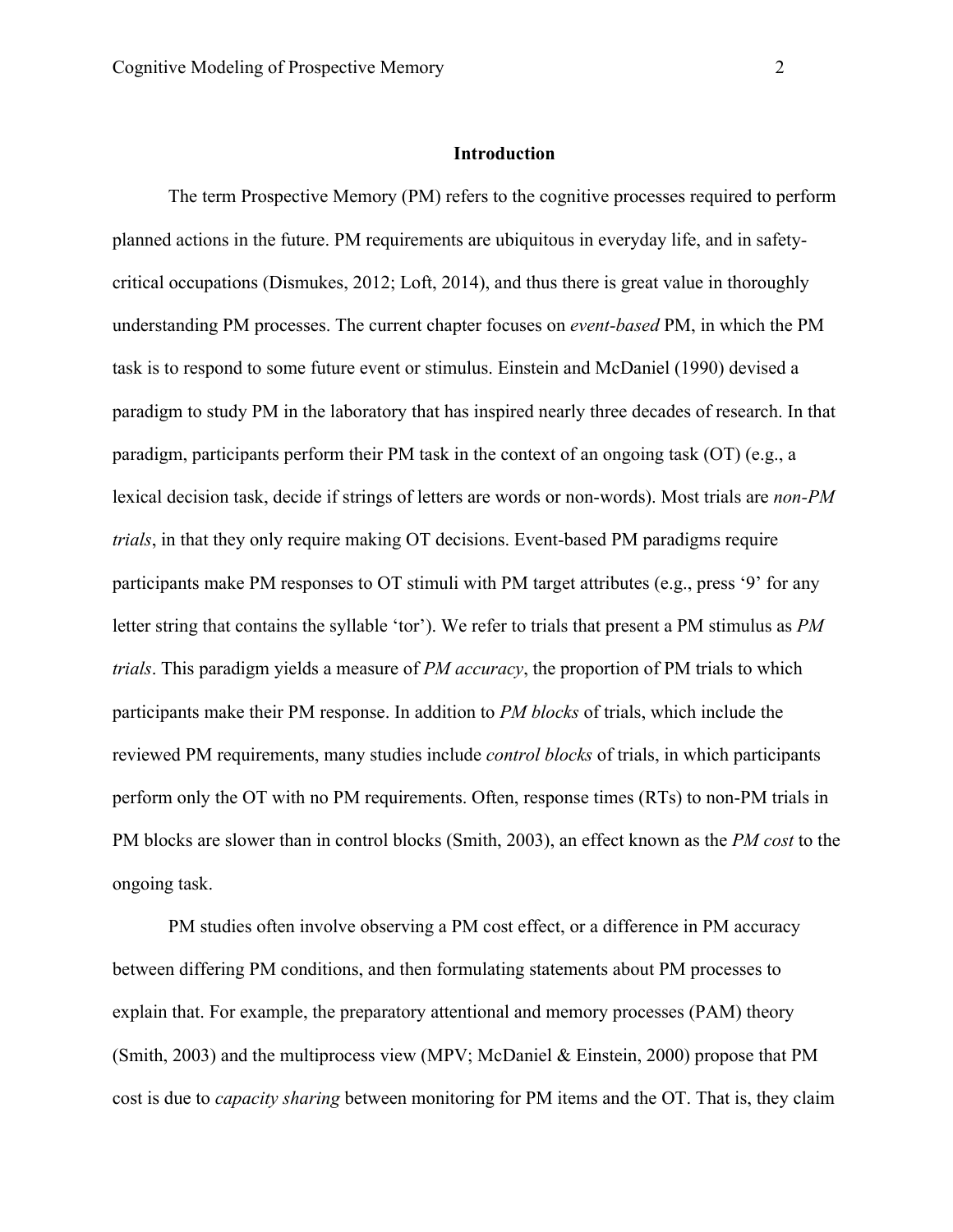that under PM conditions participants monitor the environment for PM targets, and this monitoring consumes cognitive capacity that would otherwise be dedicated to the processing required to make OT responses on non-PM trials, producing PM cost. Although this approach has been useful, there is more information available in the rest of the data, including not only the mean of each individuals' RT distributions, but also the variability and skew, as well as the relationships between RT and the proportion of each response observed (e.g., OT accuracy and PM accuracy). These data must to some degree be considered at the level of individual participants, and separately for each experimental design cell, to avoid drawing spurious conclusions based on artifacts of averaging (Estes & Maddox, 2005). Understanding such complex data requires computational models, which can reduce quantitative fits to every observed data point into measurements of psychological processes (Farrell & Lewandowsky, 2010; Myung & Pitt, 2002). In recent years, a number of studies have strived towards comprehensive accounts of data from the Einstein and McDaniel paradigm using *evidence accumulation models.* This chapter reviews these efforts, and what they have revealed about event-based PM.

Two evidence accumulation models have been applied in the PM literature: the linear ballistic accumulator model (LBA; Brown & Heathcote, 2008), and the diffusion decision model (DDM; Ratcliff, 1978). Both assume that once presented a stimulus, participants sample evidence towards the possible decisions they could make until evidence to a decision reaches threshold, determining the response made. Combined with some more specific assumptions, this enables the models to provide a complete account of many response choice and accuracy data. Fitting the models involves estimating the values of latent psychological quantities (i.e., parameters) that best account for the data, and examining how these latent quantities vary across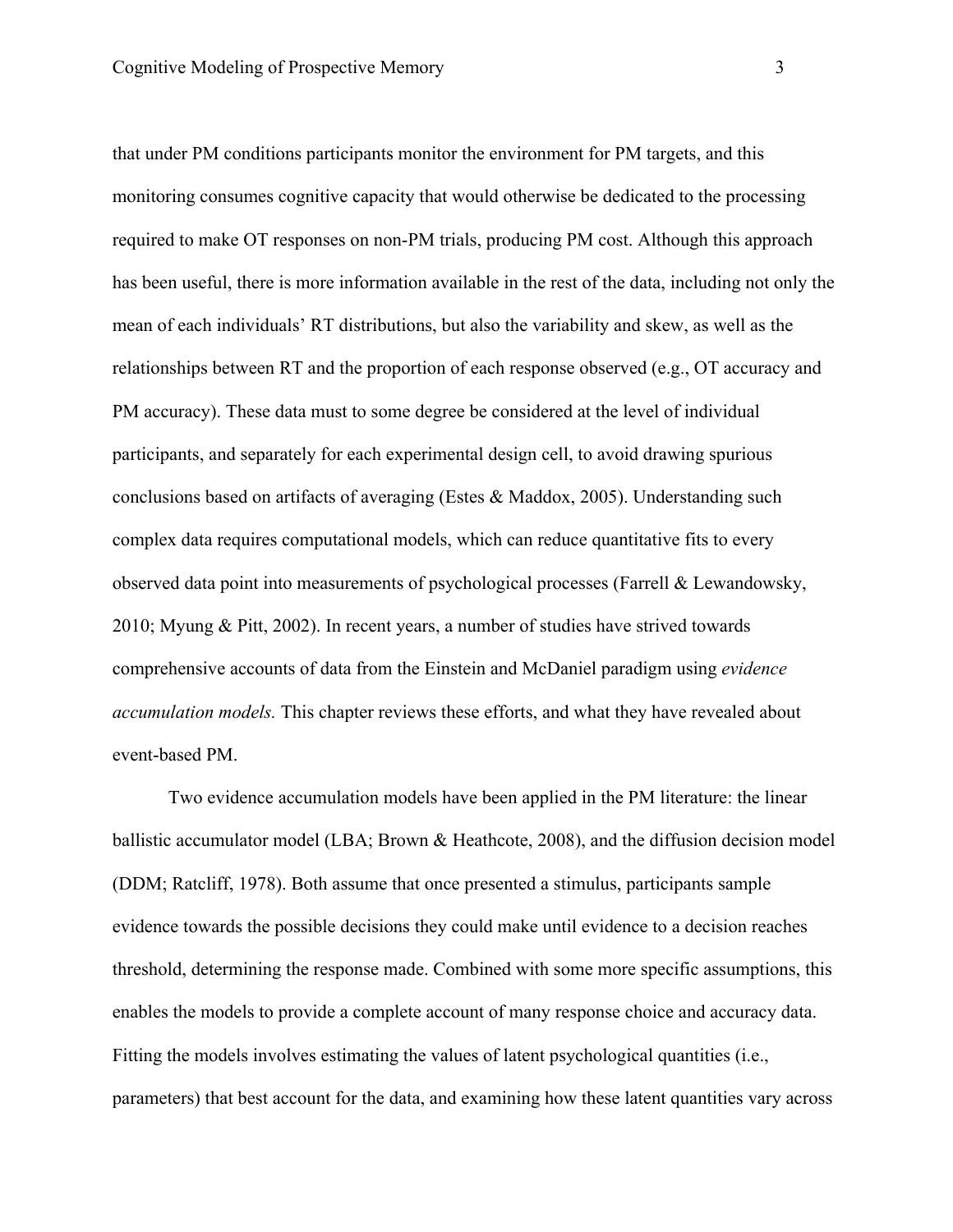experimental manipulations. In both the LBA and DDM, the estimated parameters include *thresholds*, *accumulation rates*, and *non-decision times*. In the following section, we introduce the LBA, and discuss its' parameters. Although the LBA and DDM architectures differ, for the purposes of our discussion, the DDM threshold, accumulation rate, and non-decision time parameters have similar psychological interpretations to their LBA analogues which we discuss below.

#### **The Linear Ballistic Accumulator**

Before discussing how the LBA could accommodate PM paradigms (two OT responses and one PM response), we introduce the model as it applies to typical two-choice task (lexical decision). This is depicted in Figure 1. On each trial, participants run a separate evidence accumulator for each response (word, non-word). The accumulators start with some evidence drawn from a uniform distribution *U* [0, *A*]. Evidence then increases linearly over time towards threshold at some rate  $(v)$ , drawn from a normal distribution. Accumulation rates, the speed at which evidence accrues towards each decision, are the locus of processing speed. They can increase with stimulus quality, for example they are higher with high frequency words in a lexical decision task (Brown & Heathcote, 2008). Rates are also linked to cognitive capacity devoted to a process, due to the theoretical connections between processing speed and capacity (e.g., Bundesen, 1990; Gobell et al., 2004; Kahneman, 1973; Navon & Gopher, 1979; Wickens, 1980). Recent empirical work justifies this, both by finding that rates agree with other measures of capacity (Donkin, Little, & Houpt, 2014; Eidels, Donkin, Brown, & Heathcote, 2010), and by manipulating capacity (e.g., adding a dual-task load) and observing that rates for a given accumulation process decrease when available capacity for that process decreases (Castro, Strayer, Matzke, & Heathcote, Under Review; Logan, Van Zandt, Verbruggen, & Wagenmakers,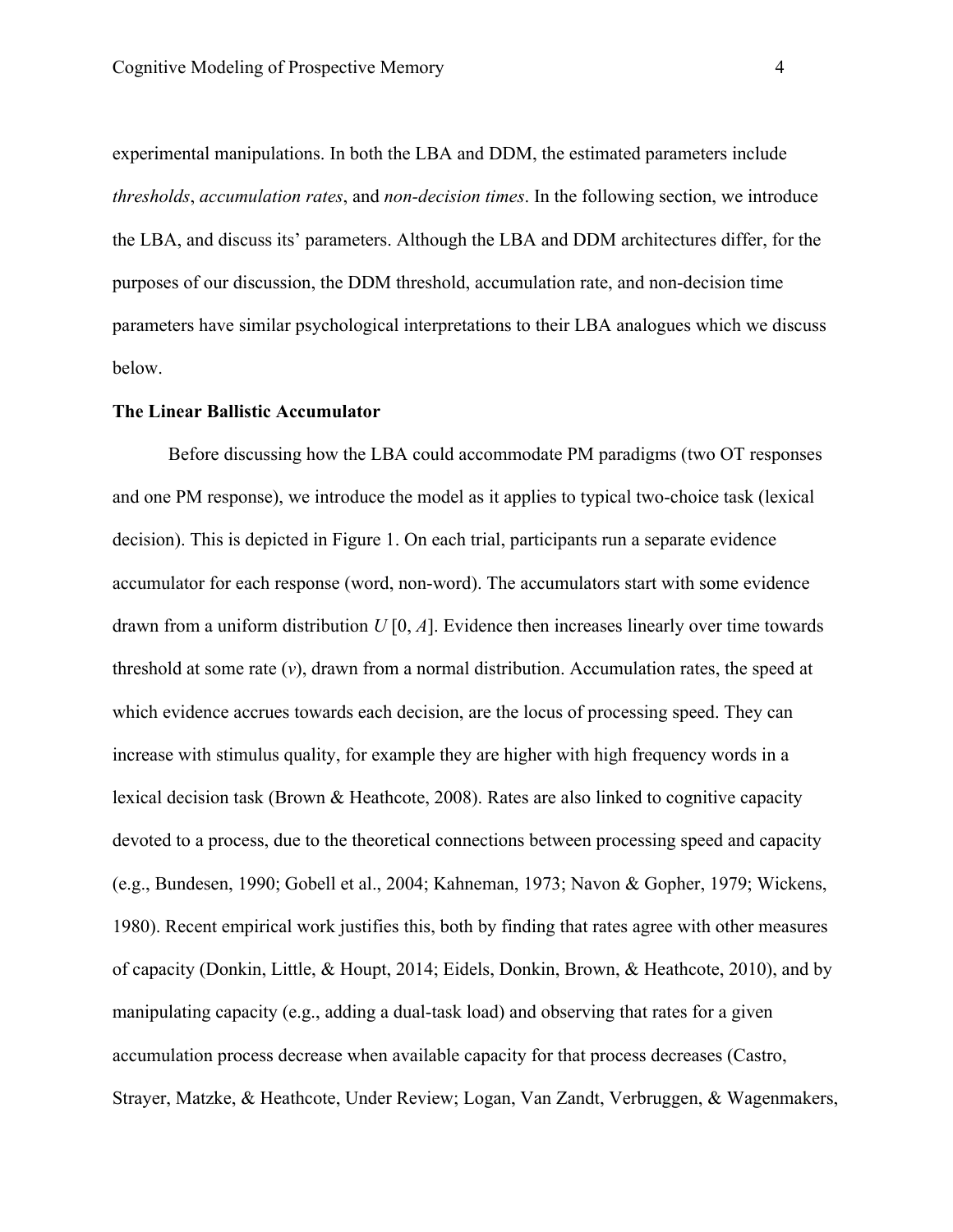2014). Two types of rate parameter are usually estimated when fitting the LBA: mean accumulation rates, and trial-to-trial variability in accumulation rates.



**Figure [6 – 1]**. The Linear Ballistic Accumulator (Brown & Heathcote, 2008) as it would apply to a two-choice lexical decision task. Evidence for both word and non-word decisions accrues to threshold on each trial, and the first accumulator to reach threshold determines the response made.

The accumulator first to accrue total evidence equal to its threshold, *b,* determines the response. Thresholds, the evidence required to make decisions, are generally considered the locus of *a priori* strategy in evidence accumulation models, and as such are set prior to the stimulus presentation. Decision time is equal to the total evidence required (threshold minus start point) divided by the rate of the winning accumulator, and the total RT is given by this decision time plus some *non-decision time*. Non-decision time includes the time to complete any process that occurs outside of decision time, such as perceptual encoding and response execution.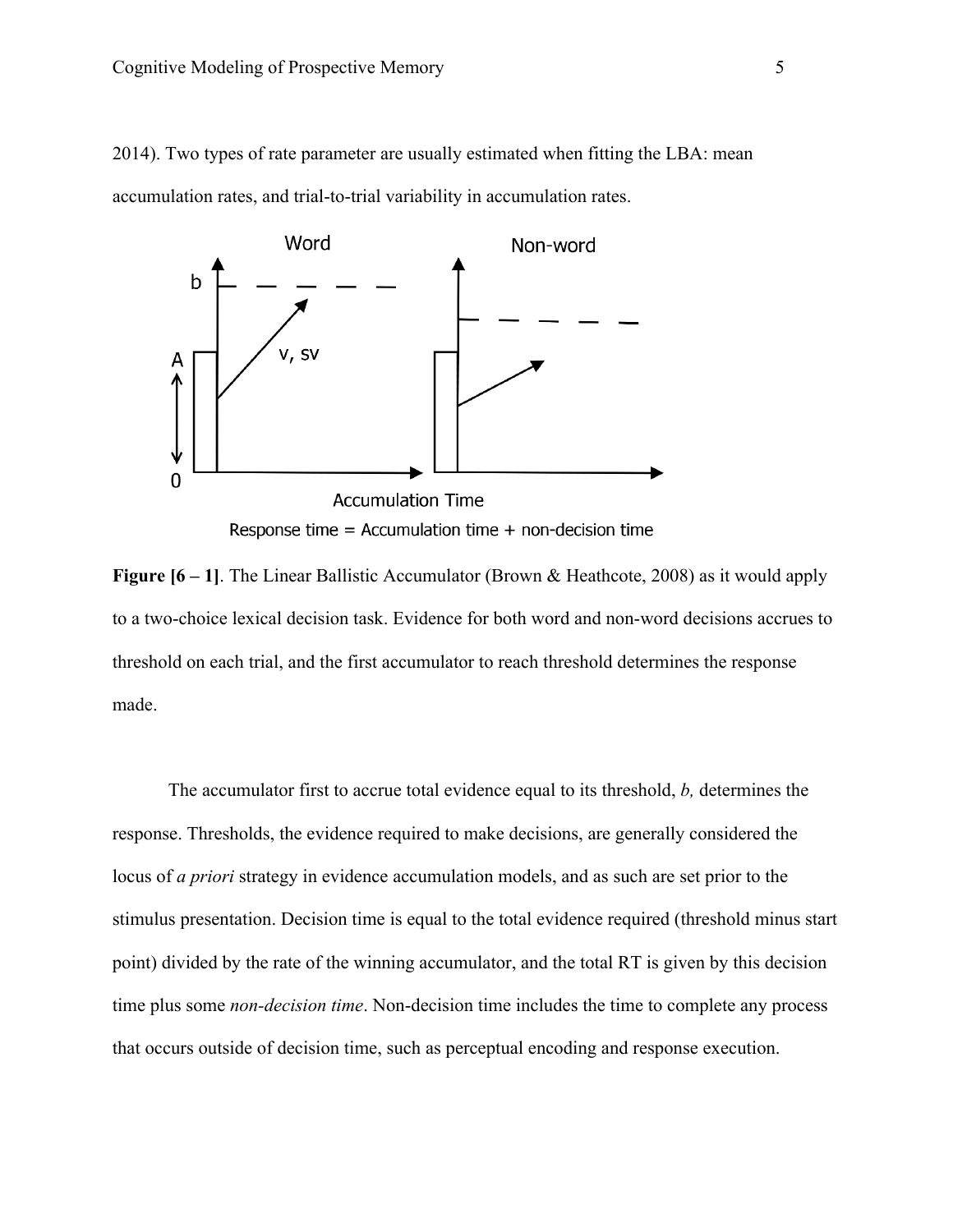## **Modeling of Prospective Memory Cost**

Most PM studies collect few PM trials per participant. Thus, many studies do not model PM, and instead examine the latent processes underlying PM cost (Ball & Aschenbrenner, 2018; Boywitt & Rummel, 2012; Heathcote, Loft, & Remington, 2015; Horn & Bayen, 2015; Horn, Bayen, & Smith, 2011, 2013; Strickland, Heathcote, Remington, & Loft, 2017). To do so, they have modeled OT performance with the two-choice DDM and LBA, and examined how the model parameters differ under PM conditions as compared with control. We now review the findings of these studies.

**PM cost is not caused by decreased ongoing task capacity.** As accumulation rates index capacity, and PM cost was assumed to result from decreased capacity, the initial hypothesis was that PM cost would be caused by lower quality non-PM accumulation (Boywitt & Rummel, 2012; Horn et al., 2011). However, the weight of evidence indicates no effect of PM conditions on non-PM trial accumulation rates (Ball & Aschenbrenner, 2018; Heathcote et al., 2015; Horn & Bayen, 2015; Strickland et al., 2017), with the exception of one recent study (Anderson, Rummel, & McDaniel, 2018), which found decreased rates with PM in the DDM but not in a better-fitting LBA. These failures to find rate effects are inconsistent with previous theories, such as PAM and the MPV, which propose that PM cost results from PM usurping OT capacity. Note, however, that this finding only indicated that PM monitoring did not rely on OT capacity, it did not indicate that PM monitoring required no capacity at all. PM may rely on cognitive capacity that is not utilized under control conditions. Nonetheless, the finding that PM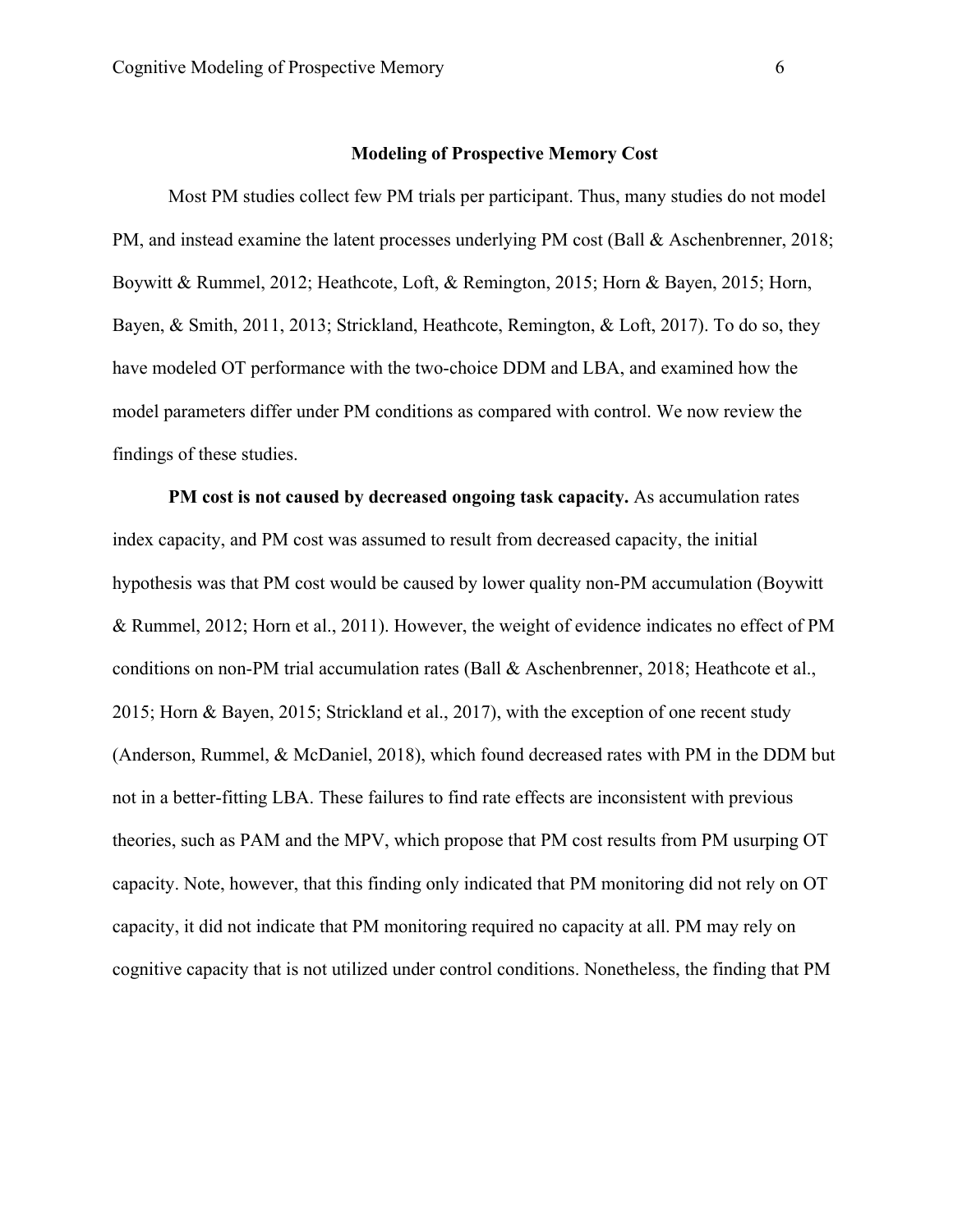cost was not a result of capacity sharing in the modeled paradigms called for an explanation of what did cause cost in those paradigms.

**Increased thresholds underlie PM cost.** All applications of the DDM to PM paradigms indicate that increased thresholds to make OT decisions are a substantial cause of PM cost (Anderson et al., 2018; Ball & Aschenbrenner, 2018; Boywitt & Rummel, 2012; Heathcote et al., 2015; Horn & Bayen, 2015; Horn et al., 2011, 2013; Strickland et al., 2017), and LBA modeling indicates thresholds are the only cause of cost (e.g., Heathcote et al., 2015; Strickland et al., 2017). To explain this, Heathcote et al. (also see Loft and Remington, 2013) proposed the delay theory of PM cost, which claims that participants raise OT thresholds so that on PM trials there is more time for the parallel PM process to reach threshold before the OT decision does. In contrast, Horn and Bayen (2015) claimed that OT threshold increases were a generic response to perceived task complexity, rather than being of direct benefit to PM. These theories may be compared with stimulus-specific PM tasks, in which the PM target feature only appears in one type of OT stimulus (e.g., a lexical decision task in which PM targets are always words). Under delay theory, with stimulus-specific PM participants might reason that only one OT decision would be likely to pre-empt the PM process (the one that is correct on PM trials) and adjust the threshold to that decision selectively. In contrast, if threshold increases owe to an increase in perceived task complexity, they would not be selective. Thus far, results have been mixed: Heathcote et al. did find evidence of selective threshold increases with stimulus-specific PM (higher word thresholds when the PM targets were only words), whereas Horn and Bayen did not (increases in both word and non-word thresholds when PM targets were only words). Our recent work revealed a mixture of strategies across participants (Strickland et al., 2017), and that after many trials threshold bias increases against the decision that competes with PM. This suggests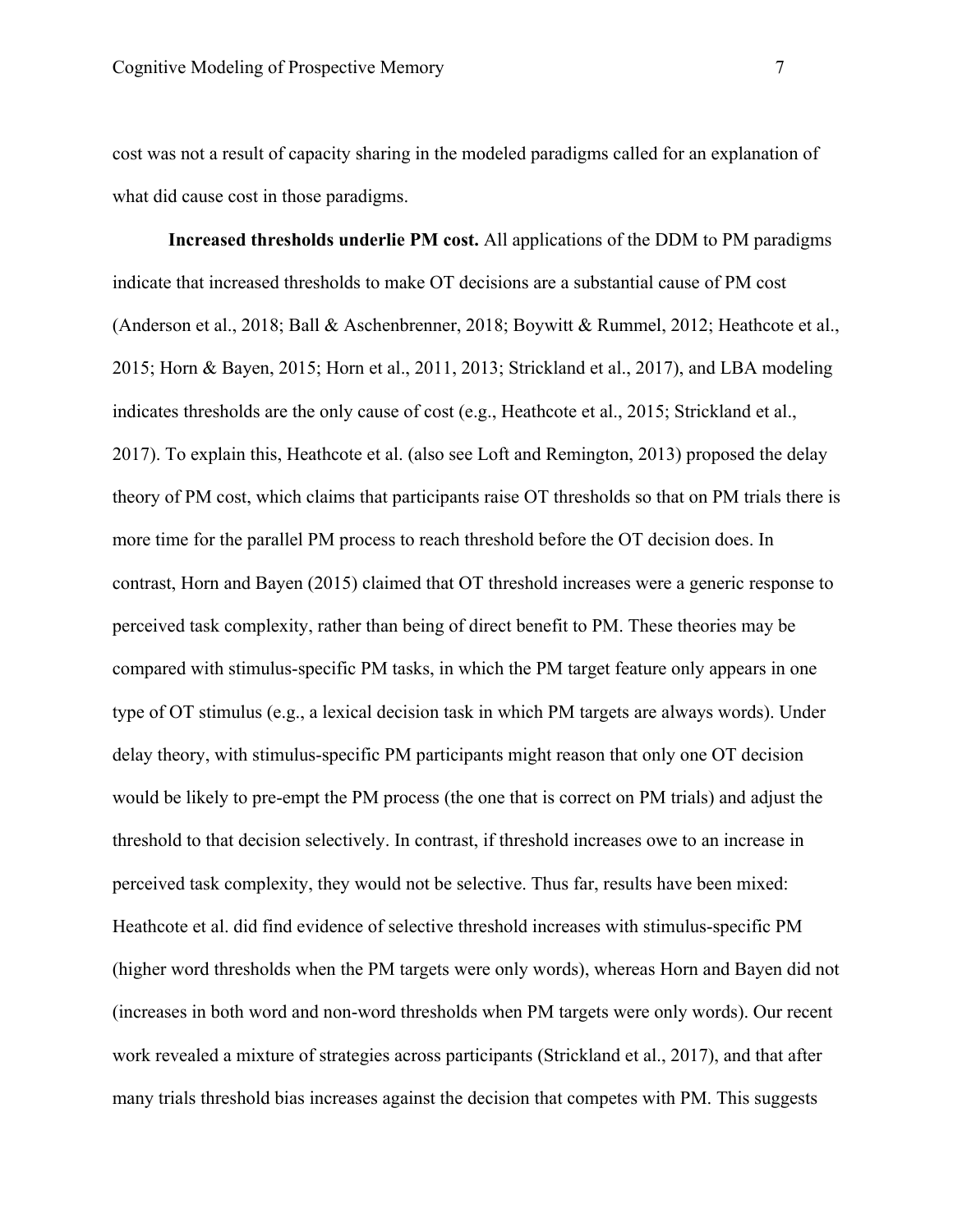that some participants may not initially notice that one OT decision is more competitive with PM than the other, and instead learn it with task experience.

**In the DDM, PM cost is also caused by increased non-decision time.** The DDM attributes some PM cost to increased non-decision time. Some authors argue that this extra time contains a serial check for PM features either before or after each ongoing task decision (e.g., Horn & Bayen, 2015). Consistent with this, PM accuracy and non-decision time sometimes vary together. For example, Horn and Bayen and Anderson et al. (2018) both found that the magnitude of increases in non-decision time under PM conditions correlated across individuals with PM accuracy. In addition, Horn and Bayen found increased non-decision time when they emphasized to participants that PM was important, and also higher PM accuracy. Similarly, Anderson et al. (2018) found increased non-decision time and higher PM accuracy when they instructed participants to check for PM every trial.

Despite the above, the size of the increase in non-decision time seems small to include an entire PM decision, ranging between .02s and .09s. In addition, the non-decision time effects only arise with the DDM. The LBA has fitted better than the DDM to every PM cost data set where it has been applied, and has done so without including effects on non-decision time (Heathcote et al., 2015; Strickland et al., 2017). Simulations demonstrate that when a DDM is fitted to synthetic data generated from LBA threshold increases, it spuriously attributes some of those increases to non-decision time (Donkin, Brown, Heathcote, & Wagenmakers, 2011). Thus, the non-decision time component of PM cost may owe to the DDM mimicking a process better characterized by threshold increases. Consistent with this, one of the largest non-decision time costs observed (.08s) was in a 'boundary PM' condition, which instructed participants to raise their OT caution and *not* to look for PM items (Anderson et al. 2018). Further, a 'boundary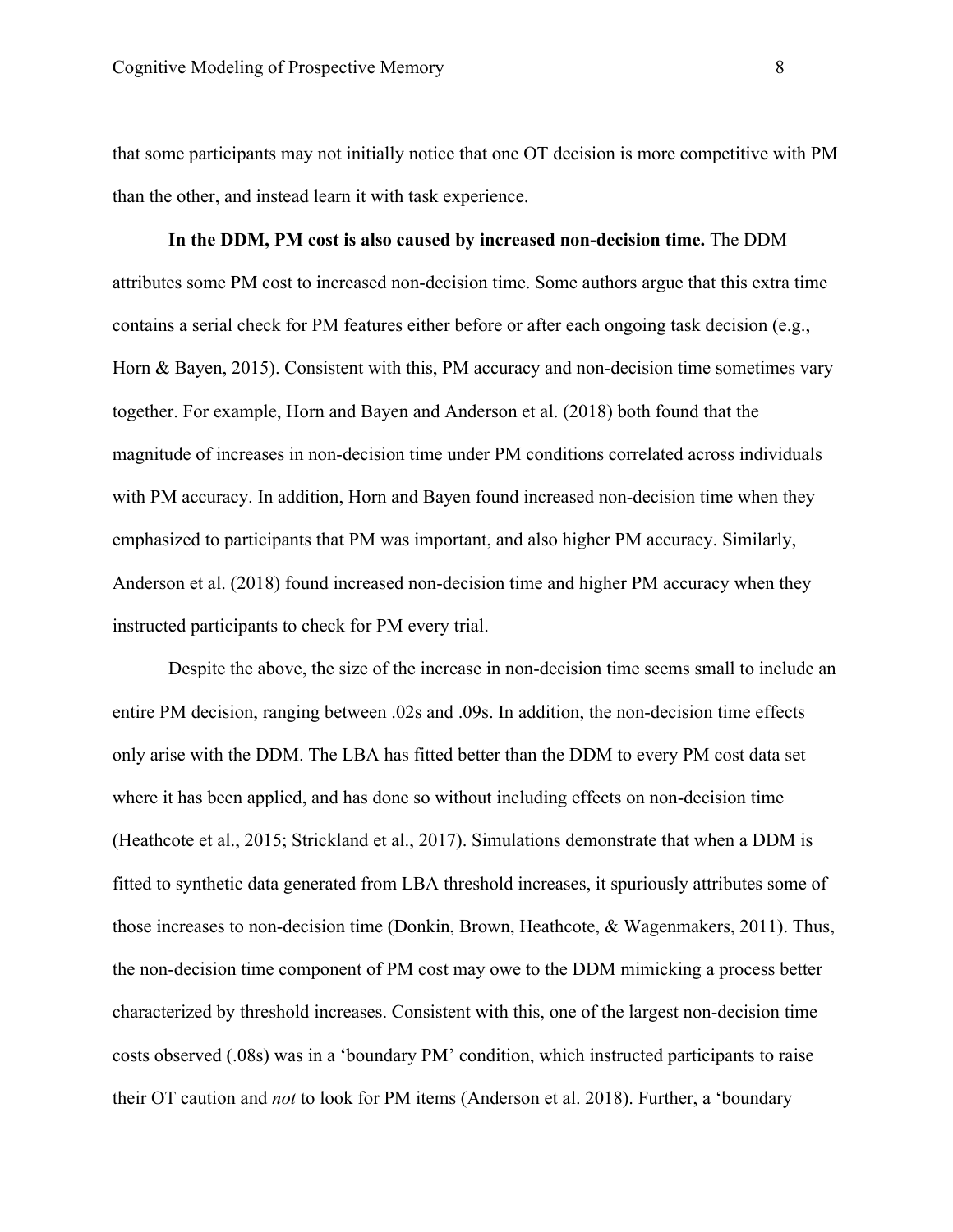control' condition, which instructed OT caution but did not include a PM task, induced increases in non-decision time that are fairly typical of PM conditions (.03s).

## **The Limitation of Inferring Prospective Memory Processes from Cost**

Clearly, the above studies were illuminating regarding PM cost. They demonstrated that many data sets containing PM cost did not indicate capacity sharing, and pointed to alternative latent variables that caused the cost (e.g., increased caution). However, because the models do not predict PM performance, they do not reveal to what degree cost-related mechanisms underlie PM performance. For example, it is not clear to what degree the delay mechanisms underlying cost (increased OT thresholds) actually facilitate PM. Recently, Anderson et al. (2018) aimed to investigate this using a between-subjects experiment with multiple PM conditions, including 'standard' conditions that added a typical PM task to the OT, 'boundary' conditions that instructed participants to increase their OT caution but *not* to monitor for PM items, and 'monitoring' conditions that instructed participants to check for PM items every trial. They found that 'boundary' PM conditions increased OT thresholds and yet produced similar PM accuracy to 'standard' conditions (and lower than 'monitoring' conditions). They argued that this indicated OT thresholds did not benefit PM. However, it may be that OT caution did benefit PM, but that benefit was offset by another PM process. The boundary condition explicitly instructed participants not to monitor for PM items because the PM intention would automatically 'pop into mind'. Assuming that PM decisions, like OT decisions, require evidence accumulation, this instruction may have discouraged maintaining a low PM threshold, reduced the capacity devoted to PM, or reduced any inhibition of OT processing that may occur in response to PM trials. Even if the reviewed experiment had not explicitly discouraged PM monitoring, participants might take the emphasis on OT caution to imply that PM is relatively unimportant, leading to similar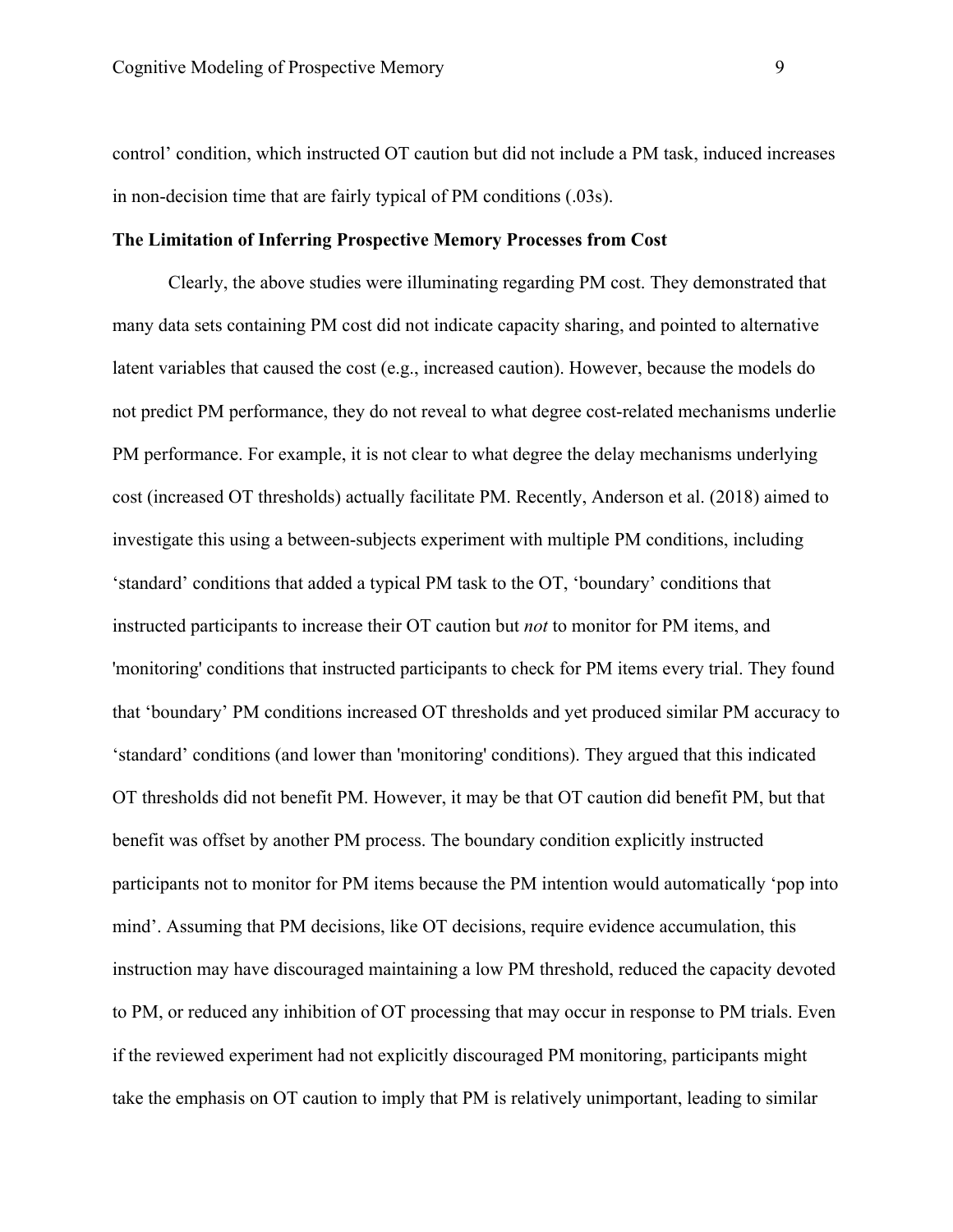confounds. We believe the best way to transcend such limitations is to model PM processes directly, allowing estimates of a range of well specified processes that contribute to PM performance. We have recently introduced such a model (Strickland, Loft, Remington, & Heathcote, 2018), termed *Prospective Memory Decision Control* (PMDC). The next section introduces PMDC, and describes our recently published work fitting the model to PM data sets.

### **Racing to Remember: A Full Model of Event-Based Prospective Memory**

In contrast to the DDM, which can only accommodate two responses with its' standard architecture, the LBA can easily accommodate both multiple choice OT responses and the PM response without sacrificing mathematical tractability. Thus, PMDC specifies an LBA race to threshold between the OT decision and the PM process. We depict PMDC, as it would apply to a binary-choice lexical decision task with an additional PM requirement, in Figure 2. There are two aims in fitting PMDC to observed data. The first is to evaluate whether the model can account for actual human performance. To test this, we ran two long experiments (almost 4000 trials per participant) so that we could observe a reasonable number of PM trials per participant per PM condition (84) (Strickland et al., 2018). Both experiments included lexical decision tasks with an additional PM requirement. Both experiments included control conditions, and produced PM cost effects (longer non-PM trial RTs in PM blocks than control). In addition, each experiment included an influential manipulation of PM accuracy taken from previous PM literature. Below we describe each experiment, as well as the ability of PMDC to fit the data from each.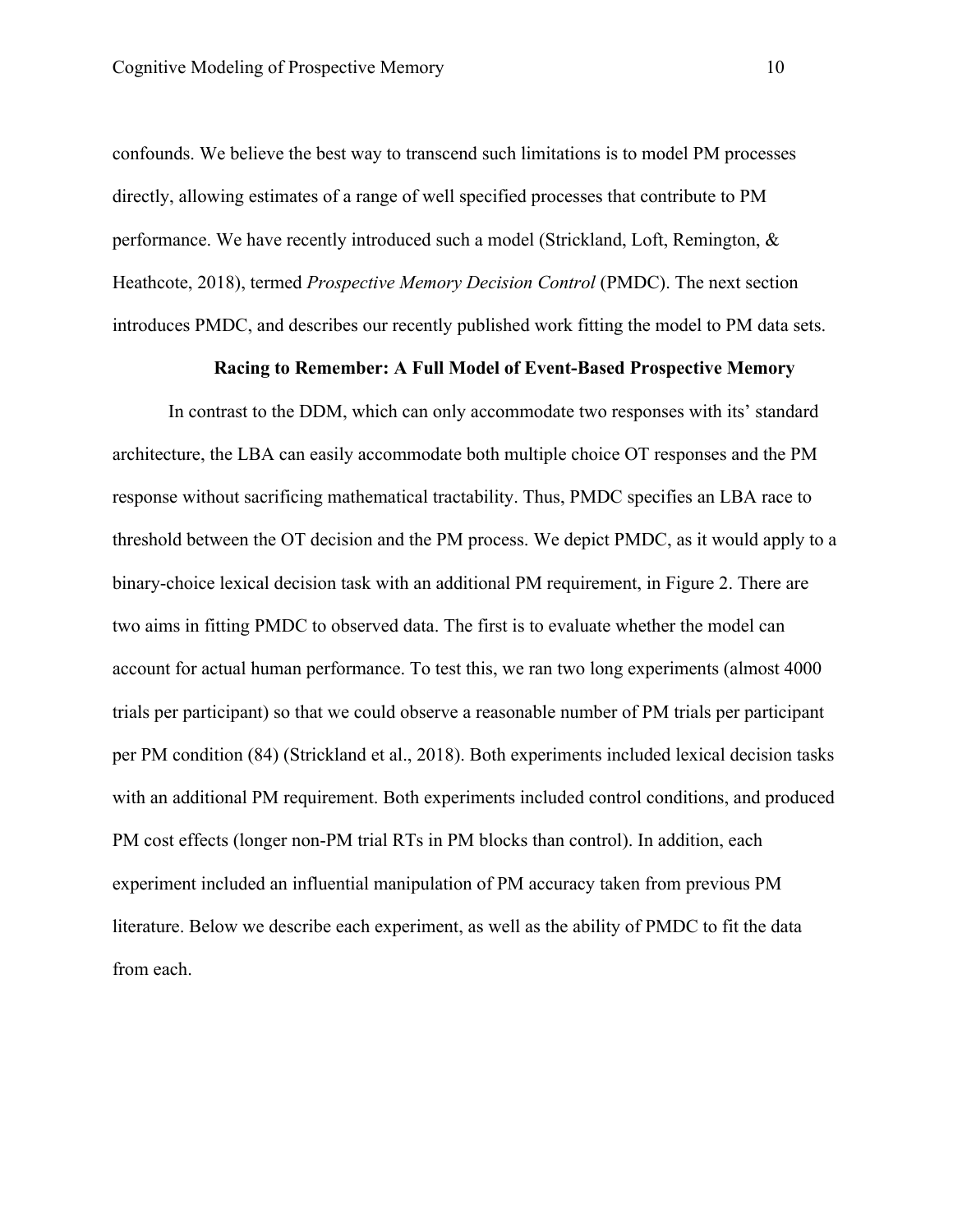

**Accumulation Time** Response time = Accumulation time + non-decision time

**Figure [6 – 2]**. The PMDC model, as it would apply to a lexical decision task with additional PM requirements. The model includes a three accumulator LBA race to threshold (Brown & Heathcote, 2008). PM hits occur when the PM accumulator is the first to reach threshold on PM trials. PM errors occur when the ongoing task accumulators hit threshold before the PM accumulator on PM trials.

The first experiment manipulated PM *focality*, which is the degree to which ongoing task processing enables processing of PM target features (Einstein et al., 2005; McDaniel & Einstein, 2000). The within-subjects design included control conditions, a focal PM condition (make PM responses whenever you see a single target word), and a non-focal PM condition (make PM responses to any word within a target category, e.g., any word that is an animal). The experiment replicated previous studies (e.g., Einstein et al., 2005; Loft & Remington, 2013) in finding high PM accuracy with minimal PM cost for the focal PM task, and lower PM accuracy with more substantial cost for the non-focal PM task. We found that PMDC could fit the observed data, in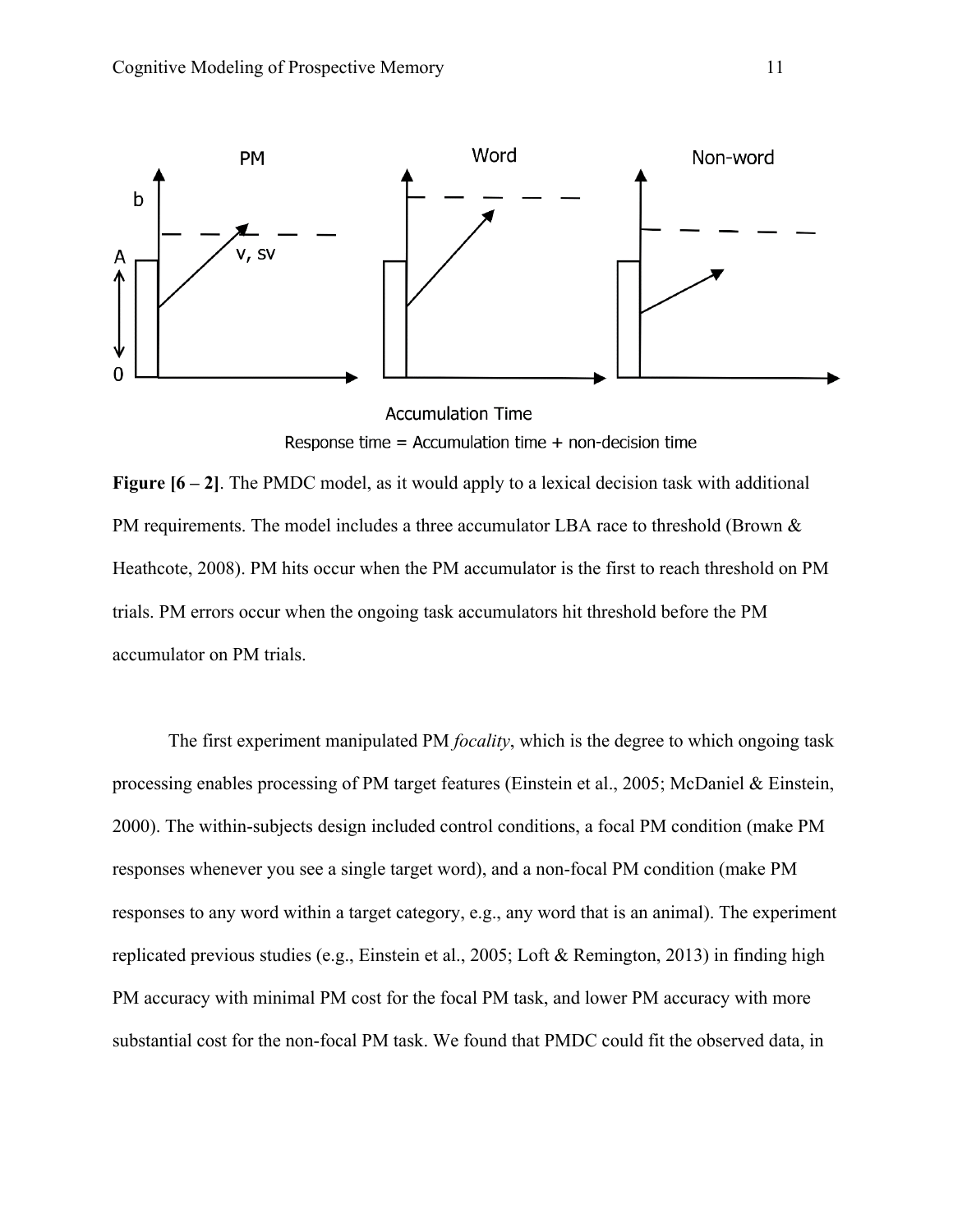terms of both RT distributions and accuracy. This included the non-focal PM cost effect, as well as the effects of PM focality on PM accuracy and PM cost.

The second experiment manipulated the perceived importance of the PM task, including control conditions, a condition where the importance of the PM task was emphasized (important PM), and a condition where the importance of the ongoing task was emphasized (unimportant PM). For both PM conditions, the PM task was to respond to any letter strings containing a target syllable (e.g., 'tor'). Whereas the PM task in the first experiment was stimulus-specific (PM items were always words), the PM task in the second experiment was not (PM items could be words and non-words). We replicated previous studies (e.g., Ball & Aschenbrenner, 2017; Horn & Bayen, 2015; Kliegel et al., 2004) in finding higher PM accuracy and also higher PM cost when PM was important. As with the first experiment, we found that the PMDC architecture provided good fits to observed performance. This included the PM cost effect, as well as the effects of PM importance on PM accuracy and on PM cost.

Given adequate fit to a data set, the subsequent aim of fitting PMDC is to ascertain the latent psychological mechanisms underlying the data. For example, PMDC measures the degree of *capacity sharing* between PM tasks and ongoing task processing. Following recent PM literature (Bugg, McDaniel, & Einstein, 2013), PMDC also incorporates *cognitive control*, the processes that allow humans to deviate from routine behavior and act in a goal-directed manner. Drawing on the dual mechanisms framework of cognitive control (Braver, 2012), PMDC includes *proactive control* and *reactive control*. Below we discuss these capacity and control processes in more detail, as well as the evidence for each provided by the reviewed experiments.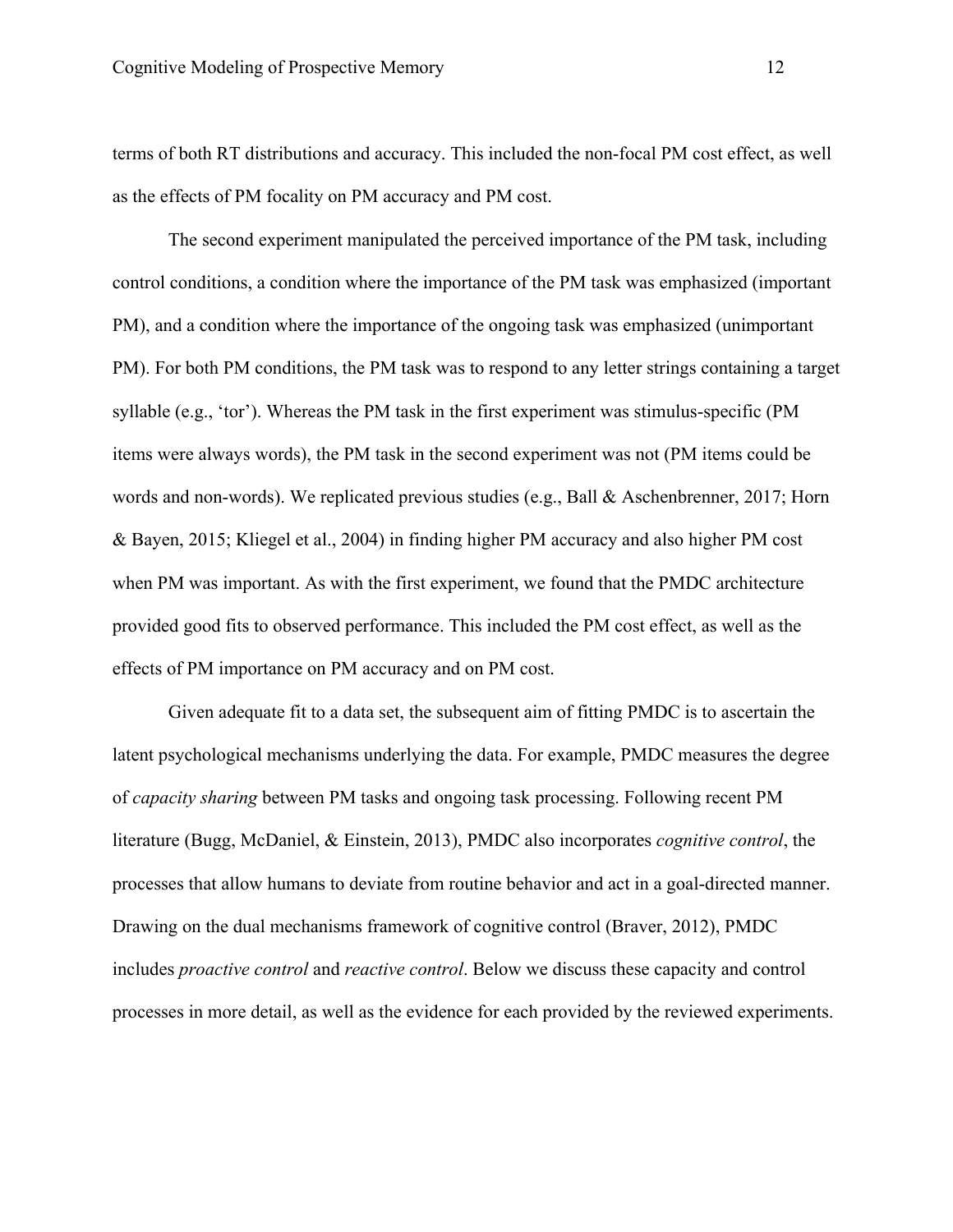## **Model Mechanisms**

## **Capacity Sharing**

PMDC tests for capacity sharing by comparing non-PM trial accumulation rates across PM conditions and control conditions, similar to previous modeling of the OT. PMDC replicated previous models by indicating that non-PM accumulation rates did not differ across PM blocks and control blocks, suggesting no capacity sharing between PM monitoring and the ongoing task. This included a condition in which the importance of the PM task was emphasized, where it has been argued that participants shunt additional resources away from the OT and towards PM (McDaniel & Einstein, 2000). In addition to OT capacity, PMDC includes a measure of PM capacity (the PM accumulation rate). As PM targets were matched across important and unimportant PM conditions, differences in PM accumulation rates would point to differences in PM capacity. However, we found that PM importance did not affect the PM rate, indicating the importance emphasis did not increase the capacity allocated to PM monitoring.

#### **Proactive Control**

Proactive control refers to processes that act in advance of a target event, in order to prepare the cognitive system for when that event occurs (Braver, 2012). Although this could potentially include control over attention and cognitive capacity, it appeared not to in the previous OT modeling, given the lack of evidence for capacity sharing. Thus, PMDC includes proactive control in terms of increases in OT thresholds so that OT decisions do not pre-empt PM processes, in line with the delay theory of PM cost. In both experiments, PMDC replicated previous OT modeling in demonstrating support for this mechanism (larger OT thresholds in PM blocks). In addition, the smaller cost in focal conditions than non-focal owed to smaller increases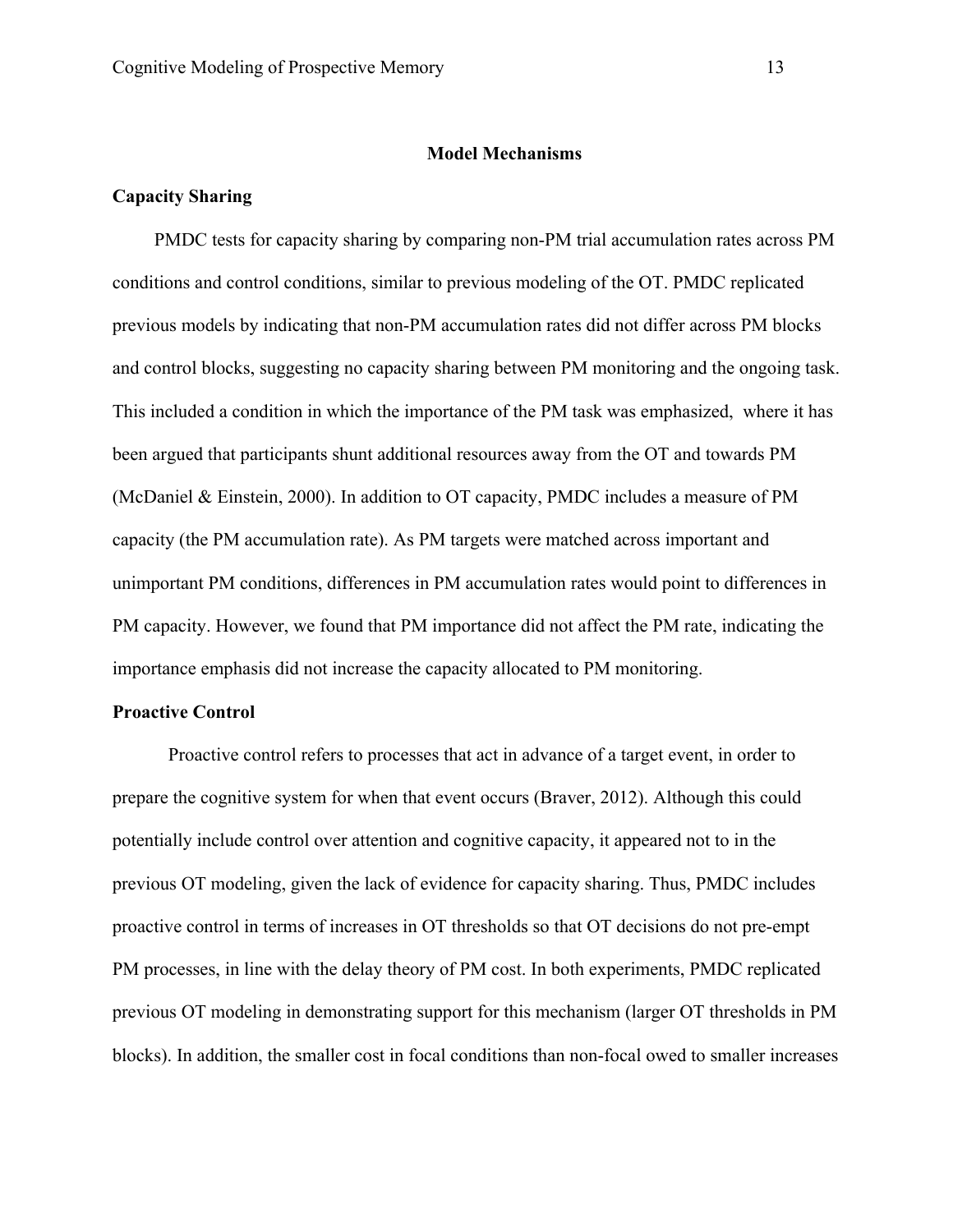in OT thresholds, and the larger cost in important conditions than unimportant owed to large increases in OT thresholds.

In addition to proactive control over OT decisions, PMDC includes another form of proactive control – control over the PM threshold. Decreasing the PM threshold increases the probability that the PM response will reach threshold before the OT response, improving PM accuracy. In line with this, we found lower PM thresholds when the importance of PM was emphasized as compared with when the ongoing task was emphasized. Interestingly, the model indicated that adjustments to PM thresholds were much more critical to PM accuracy than adjustments to OT thresholds. This could explain Anderson, Rummel and McDaniel's (2018) finding that emphasizing OT caution, but discouraging PM, did not improve PM. Standard PM conditions, or PM conditions that encourage monitoring may encourage maintaining a low PM threshold, whereas conditions that de-emphasize PM may not.

# **Reactive Control**

**Reactive excitation**. Reactive control processes are those that occur at the time of a target event, in order to facilitate the appropriate response to that event (Braver, 2012). In terms of PM, this refers to the processes activated by the stimulus on PM trials that facilitate PM responding. As thresholds are assumed to be set prior to the start of each trial, reactive control affects accumulation rates. Figure 3 displays how rates can be controlled under PMDC. The processing of PM inputs activates a PM detector, which then provides evidence to the PM accumulator (pathway A1). In line with this, in both experiments in Strickland et al. (2018) we found that PM accumulation on PM trials was greater than on non-PM trials. More interestingly, we found faster PM accumulation for focal PM than non-focal PM. This may owe to greater activation of the PM detector for focal PM compared to non-focal PM. PM activation may be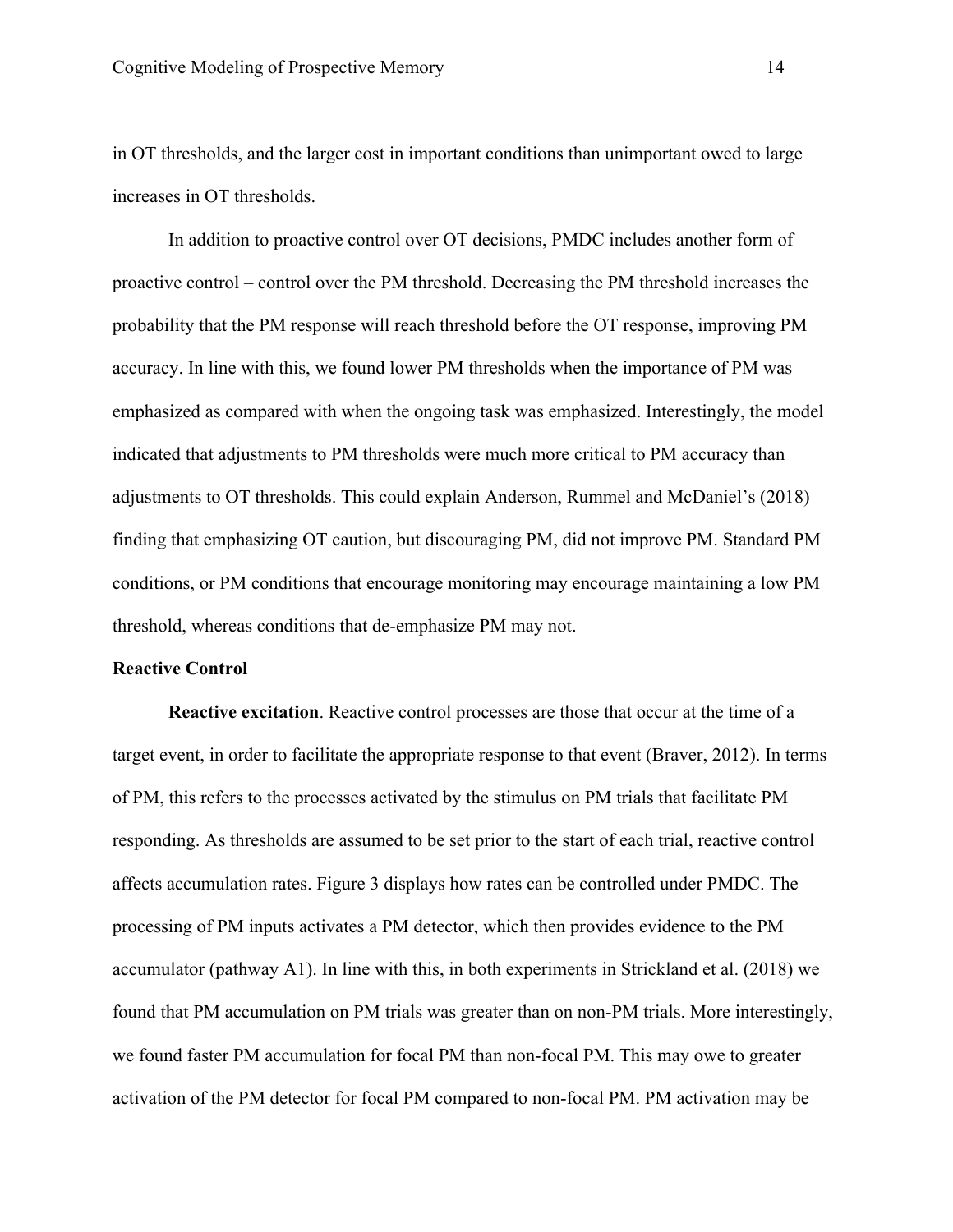greater for single-target focal PM because the mapping between the target and the PM rule is more direct (is the presented word the PM target word) than the mapping between categorical non-focal targets and PM (does the presented word belong to a category that is the PM target category).



**Figure [6 – 3]**. Reactive control under PMDC, as it applies to a lexical decision task with an additional PM demand. During encoding, detectors for each decision are activated by stimulus features: `word', `non-word', and `PM'. This activation increases accumulation to the corresponding decision (e.g., PM inputs increase PM accumulation speed via pathway A1), referred to as excitation. Activation also inhibits accumulation towards competing decisions (e.g., PM inputs decrease ongoing task accumulation speed via pathways B1 and B2).

**Reactive inhibition.** PMDC also proposes that on PM trials, PM inputs can inhibit the ongoing task accumulators, slowing accumulation speed. This could explain why OT RTs are slower to non-PM items that include substantial PM-related input, but do not actually require a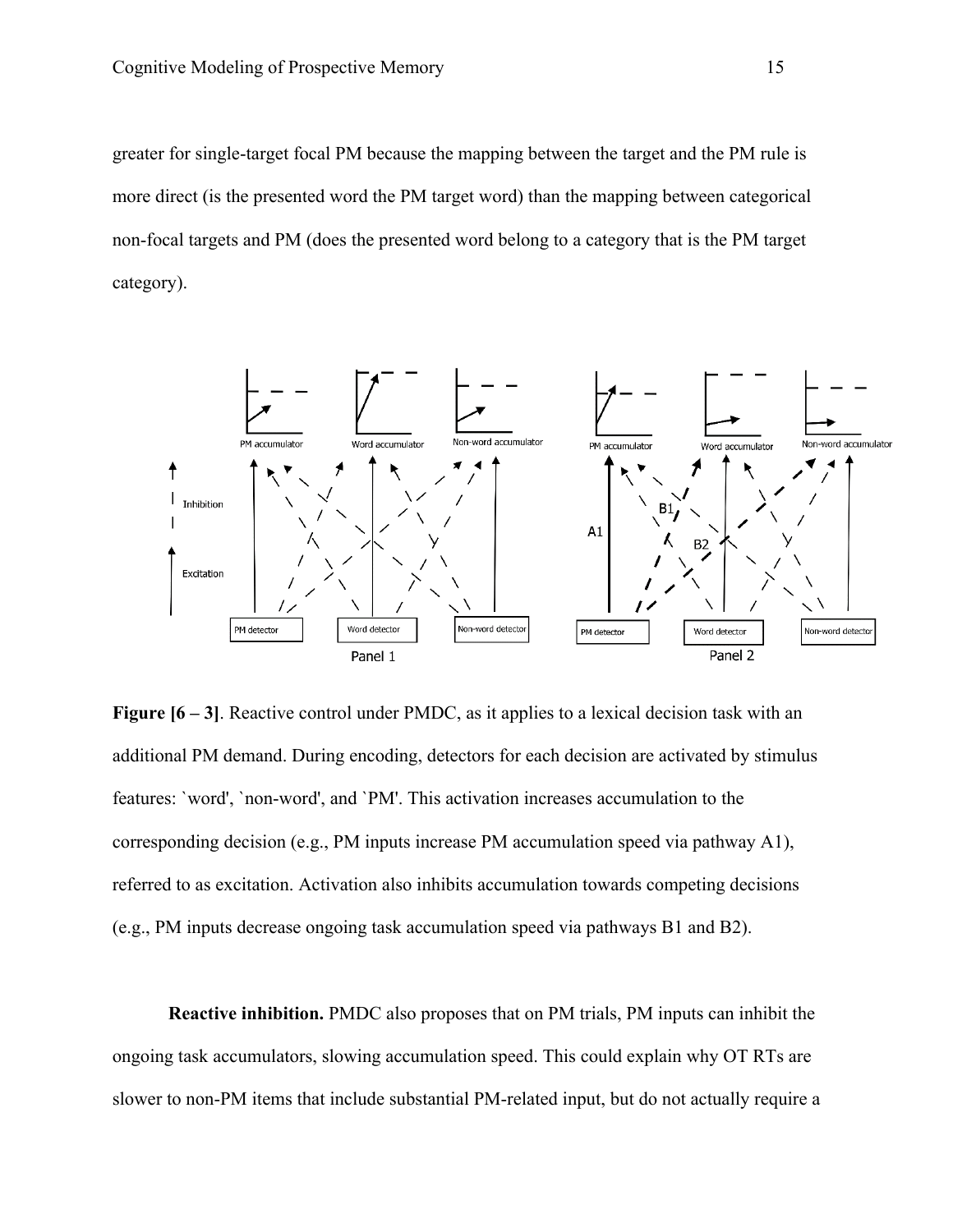$\overline{a}$ 

PM response, often referred to as PM 'lures' (Knight et al., 2011; Scullin, Einstein, & McDaniel, 2009; Scullin, McDaniel, & Einstein, 2010). An earlier simulation model of PM (Gilbert, Hadjipavlou, & Raoelison, 2013) also included inhibition between PM and OT processes. However, the complexity of this model's architecture did not allow quantitative fits to each individual's data. To allow comprehensive fits to each participants' data, PMDC instantiates inhibition in a 'feedforward' manner. With feedforward interactions, PM inputs can inhibit OT accumulation, but this inhibition is independent of the evidence already accumulated to each decision. This permits retaining the assumption that accumulation rates are independent, which in turn supports an analytic likelihood while still capturing possible interactions between accumulators (Brown, Marley, Donkin, & Heathcote, 2008; Trueblood, Brown, & Heathcote, 2014). Fitting models with more complex competition between accumulators, such as the 'Leaky Competing Accumulator' (Usher & McClelland, 2001) is challenging, because they tend not to provide analytic likelihoods, greatly reducing computational speed. Furthermore, more complex model mechanisms can trade-off with each other, making it difficult to identify model parameters (Miletić, Turner, Forstmann, & van Maanen, 2017).

Reactive inhibition can be measured by comparing accumulation to OT decisions on PM trials with accumulation to OT decisions on non-PM trials<sup>1</sup>. In both reviewed experiments to which we fitted PMDC, we found strong evidence of reactive inhibition over OT accumulation on PM trials. Furthermore, our model indicated that reactive inhibition was more critical to PM accuracy than proactive control over the OT, and was the strongest correlate with PM accuracy

 $<sup>1</sup>$  This requires that PM and non-PM stimuli be similar in terms of the evidence they provide for ongoing</sup> task decisions. In our experiments, we took measures to assure this was the case. We matched word PM stimuli to ongoing task stimuli in terms of word length and written word frequency. We matched non-word PM stimuli to ongoing task stimuli in terms of length and sub-syllabic transition frequencies.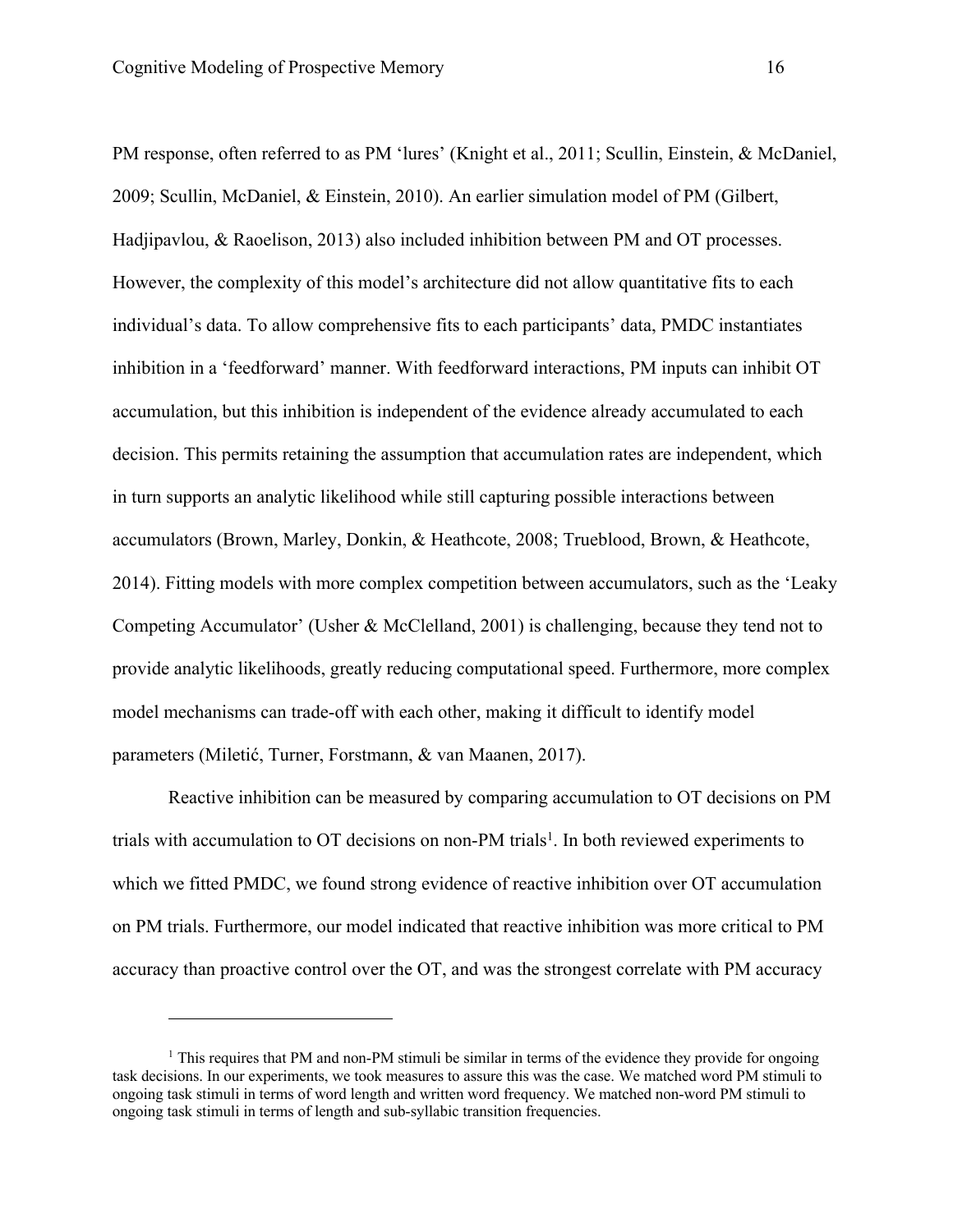across participants. We also found that variations in reactive inhibition were critical to the effects of PM focality and importance. We found greater inhibition to focal PM targets than non-focal PM targets. As we also found an increase in PM accumulation rate to focal PM targets, this increased inhibition may owe to stronger PM inputs. With important PM, we found greater inhibition than unimportant PM, with no difference in PM excitation. This suggests that although inhibition 'reads-out' reactively, in that it only occurs on PM trials and not non-PM trials, reactive control settings may be subject to strategic control. For example, when PM is important participants may inhibit ongoing task decisions more for the same amount of PM related input.

## **Future Directions**

This chapter reviewed evidence accumulation modeling in PM research, focusing on the PMDC model, a computational model that can account for the entire array of data from the Einstein & McDaniel (1990) paradigm. Although PMDC corroborated the findings of previous OT modeling, it revealed additional mechanisms that were critical to PM accuracy, such as reactive inhibition of OT processes on PM trials and control over PM thresholds. To date, PMDC fits have only been published for the two Strickland et al. (2018) experiments, and thus there is potentially much more to be learned from further applying the PMDC model. In the next section, we discuss future applications of PMDC, including our ongoing work. Interested readers should note that although our initial fits required many data points per participant, this requirement may be relaxed for future investigations with the incorporation of prior information into modeling, or with a hierarchical model that pools information across many participants.

#### **Future Paradigms**

**Generalizing to more PM paradigms**. It would be worth examining how the PMDC model generalizes to a broad range of PM paradigms. For example, in the reviewed studies that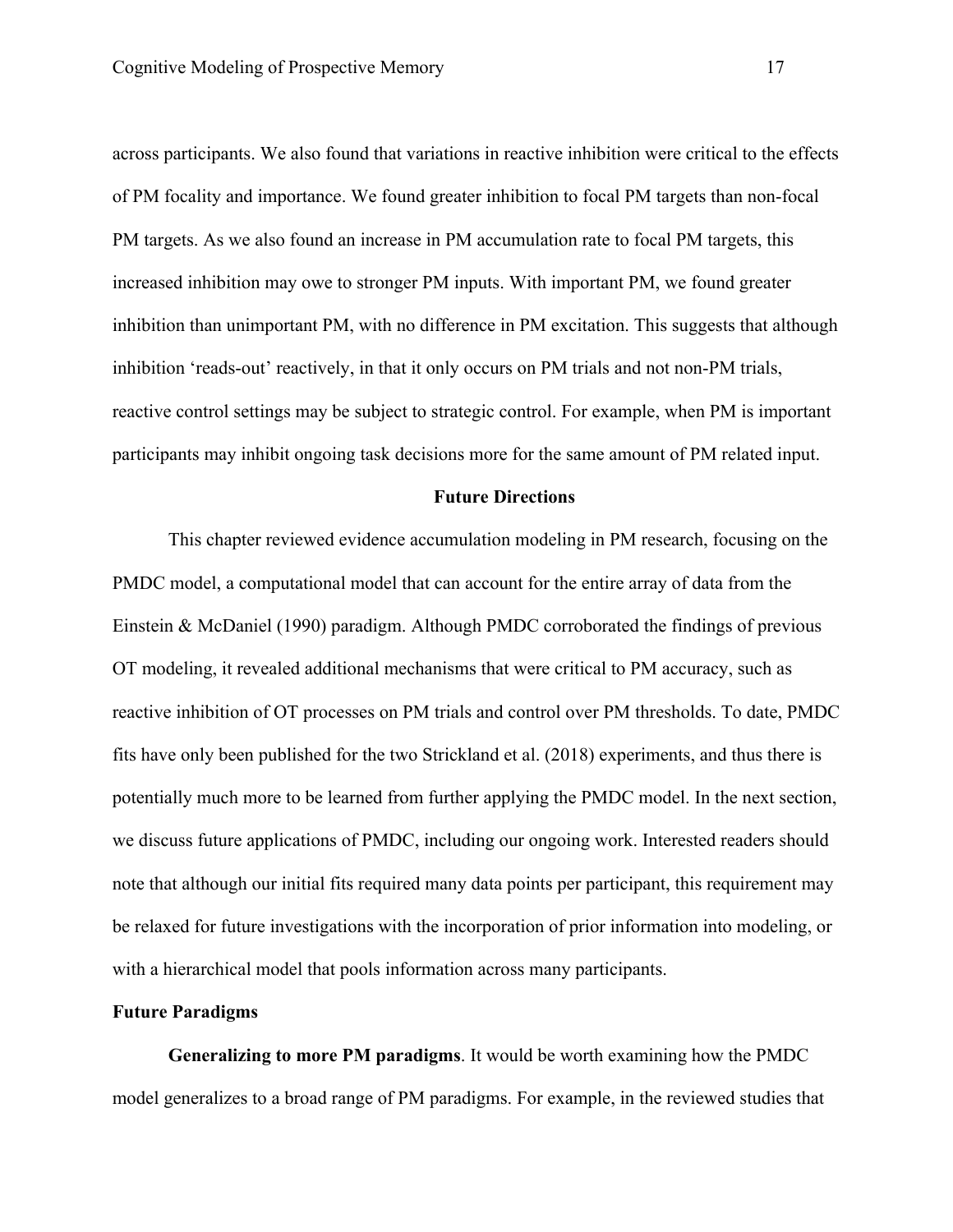tested PMDC, one PM target was presented for every 14 non-PM items, which is a relatively high PM frequency. Ideally, we would like to generalize PMDC to much lower PM frequencies (e.g., 1:100). Thus, our ongoing work investigates the effect of PM target frequency on PMDC's parameters. Of course, low PM frequency paradigms observe fewer PM trials per participant than high frequency paradigms, and this makes modeling each individuals' data challenging.

In the reviewed studies, we employed a 'PM instead' instruction, in which participants were required to submit PM responses instead of OT responses on PM trials. This is similar to a common PM paradigm in the literature, which instructs participants to make a PM response when the target is presented (e.g., Einstein et al., 2005; Loft & Humphreys, 2012; Loft & Remington, 2013; Scullin, McDaniel, & Einstein, 2010; Smith, 2003). However, some PM paradigms require participants to submit their PM response after their OT response (e.g., Loft et al., 2008; Marsh et al., 2003) . It would be interesting to investigate how such a PM response mode affects PMDC. We have already modeled PM cost in this 'PM after' paradigm (Heathcote et al., 2015), and found the same underlying latent variables as the 'PM instead' paradigm (proactive control over thresholds with no capacity sharing). However, we have not yet modeled PM RTs and accuracies from such a paradigm. It would be difficult to do so, because the motor production time for the initial OT response is not directly identifiable, and so it confounds the measurement of the subsequent PM RT. Instead in our ongoing work we are investigating a modified lexical decision task which requires participants perform both their PM and OT decisions on every trial, but submit one response which encompasses both (possible responses are non-PM word, non-PM non-word, PM word, PM non-word).

**Generalizing to human factors environments.** Given that PM is required in many safety critical work settings, it is important to apply PMDC to understand performance in such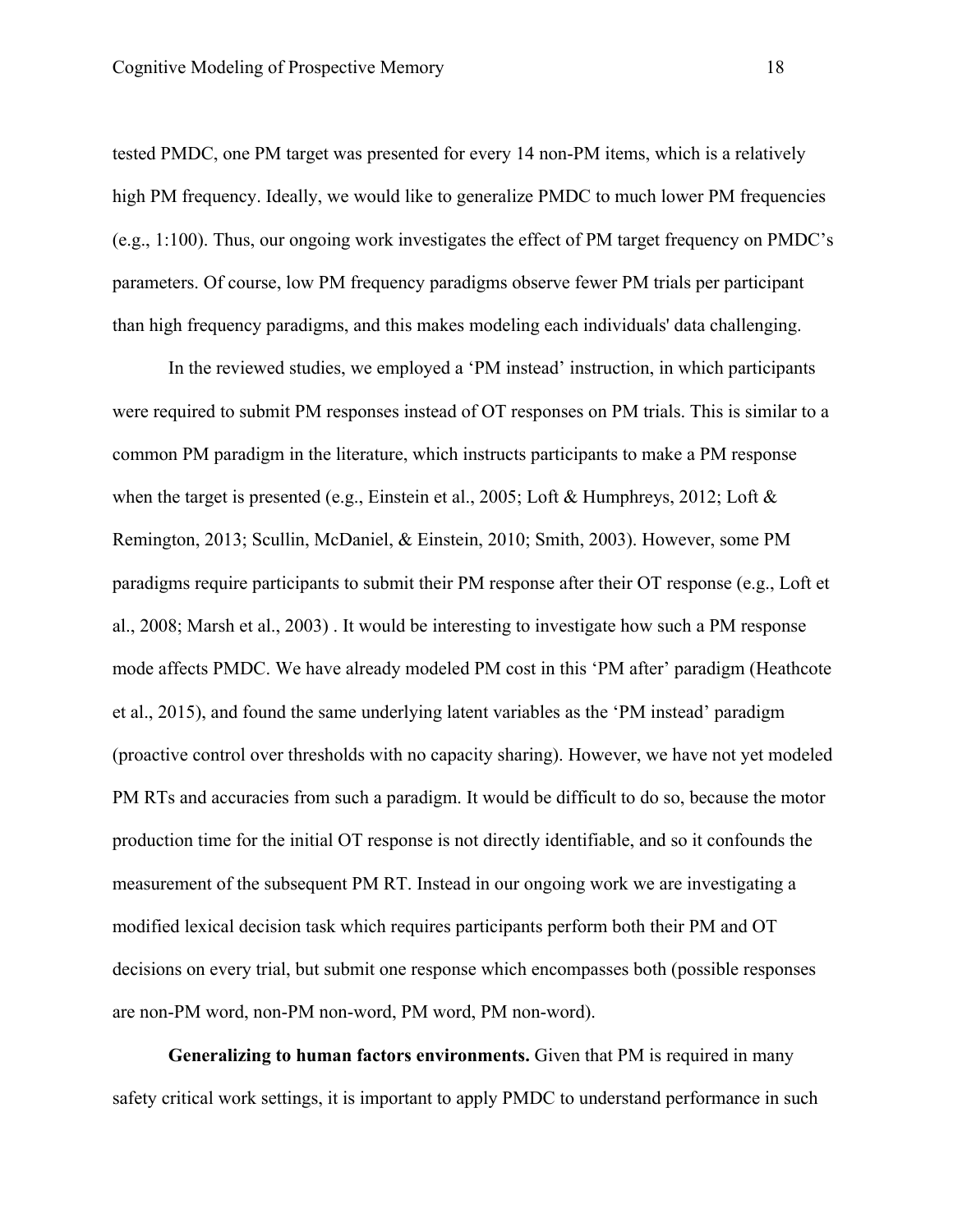tasks. In our ongoing work, we have applied PMDC to understand performance of simulations of Air Traffic Control and Maritime Surveillance. In these environments, we find similar hallmarks of proactive and reactive control as in basic PM paradigms. However, in contrast to the basic paradigms, in these applied simulations we *do* find some evidence of capacity sharing between PM monitoring and ongoing tasks*.* This may occur because the applied ongoing tasks demand all available cognitive capacity, taking performance to the 'red zone' (Hart & Wickens, 2010), such that any additional capacity required by PM monitoring must be sacrificed from the ongoing task. In contrast, in the basic paradigms, participants may not need to fully engage their capacity to perform ongoing task decisions, leaving capacity idle to be recruited for PM monitoring under PM conditions, consistent with subjective reports of reduced mind wandering with PM (Rummel, Smeekens, & Kane, 2017). Thus, to determine whether PM and ongoing tasks share capacity in applied settings of interest, it appears PM must be studied in environments with representative capacity demands.

**Applying PMDC to examine individual differences, abilities in other tasks, and neural substrates.** In line with PMDC's emphasis on cognitive control, a recent large scale individual differences study has revealed a relationship between PM performance and cognitive control ability (Ball & Brewer, 2017). This work also examined PM cost with ex-Gaussian descriptive modeling of RTs. Ideally, future work could pair the benefits of PMDC – a full process model- with such an individual differences approach, in order to examine how ability in other cognitive control tasks corresponds to PMDC mechanisms. PMDC was fitted with Bayesian methods, which makes it easy to explore relations between covariates and parameter values with plausible value correlations (Ly et al., 2018). It would also be worthwhile to explore the neural bases of PMDC's parameters with such correlations. Furthermore, trial-by-trial level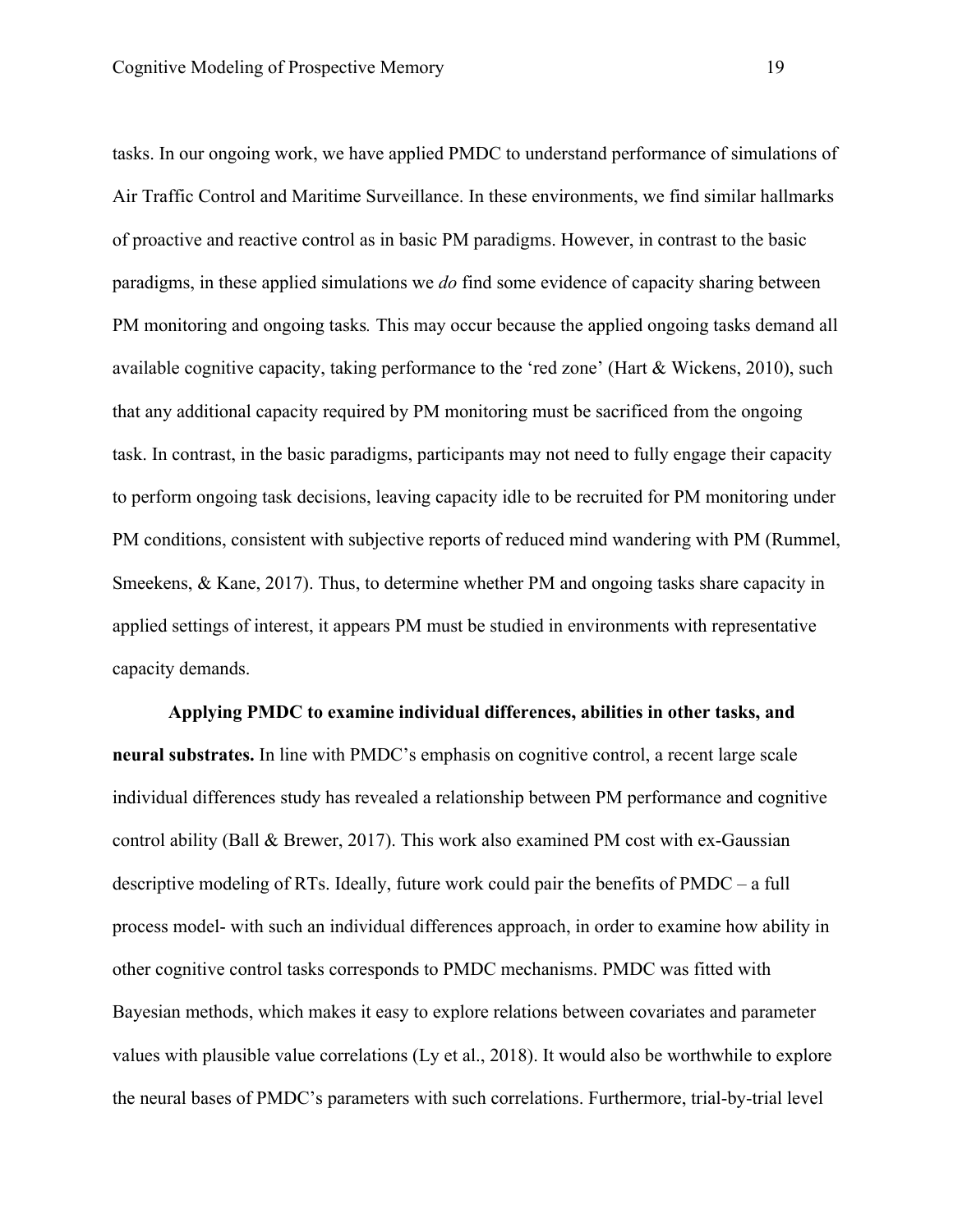neural measurements might also be included in the model to constrain parameter estimates, known as 'joint modeling' (Forstmann & Wagenmakers, 2015).

# **Future Models**

Future work may also extend the PMDC model. Currently, the architecture only predicts PM errors when the PM accumulator loses the race to decision threshold against one of the ongoing task accumulators. Although this assumption was adequate to account for the benchmark PM data we collected, it might not be in other paradigms. For example, the Dynamic Multiprocess View (Scullin, McDaniel, & Shelton, 2013) proposes that monitoring may fail entirely when PM events are very rare. Such monitoring failures would lead to PM errors where no evidence at all enters the PM accumulator, rather than the PM accumulator losing the race to threshold. Similarly, under high retrospective memory demands (e.g., a PM task where participants must respond to a list of many targets), participants may forget that items are PM targets, leading to no PM evidence accruing at all to those targets. Due to the LBA's assumption of independence between accumulators, including such failures in the architecture is straightforward, and failure rates can be reliably measured (Matzke, Love, & Heathcote, 2017). We are currently searching for data suitable to identify failures of the PM decision to accumulate.

Another extension of PMDC would be to include a serial PM 'target-check' mechanism, in line with the suggestions of other authors that increased DDM non-decision time under PM conditions indicates serial checking (e.g., Horn & Bayen, 2015). Given the DDM non-decision time effects are small, the check would likely occur only on a small proportion of trials. However, given PM accuracy is often reasonably good, the parallel PM accumulator would also likely account for some PM accuracy, leading to a model that included a mixture of serial and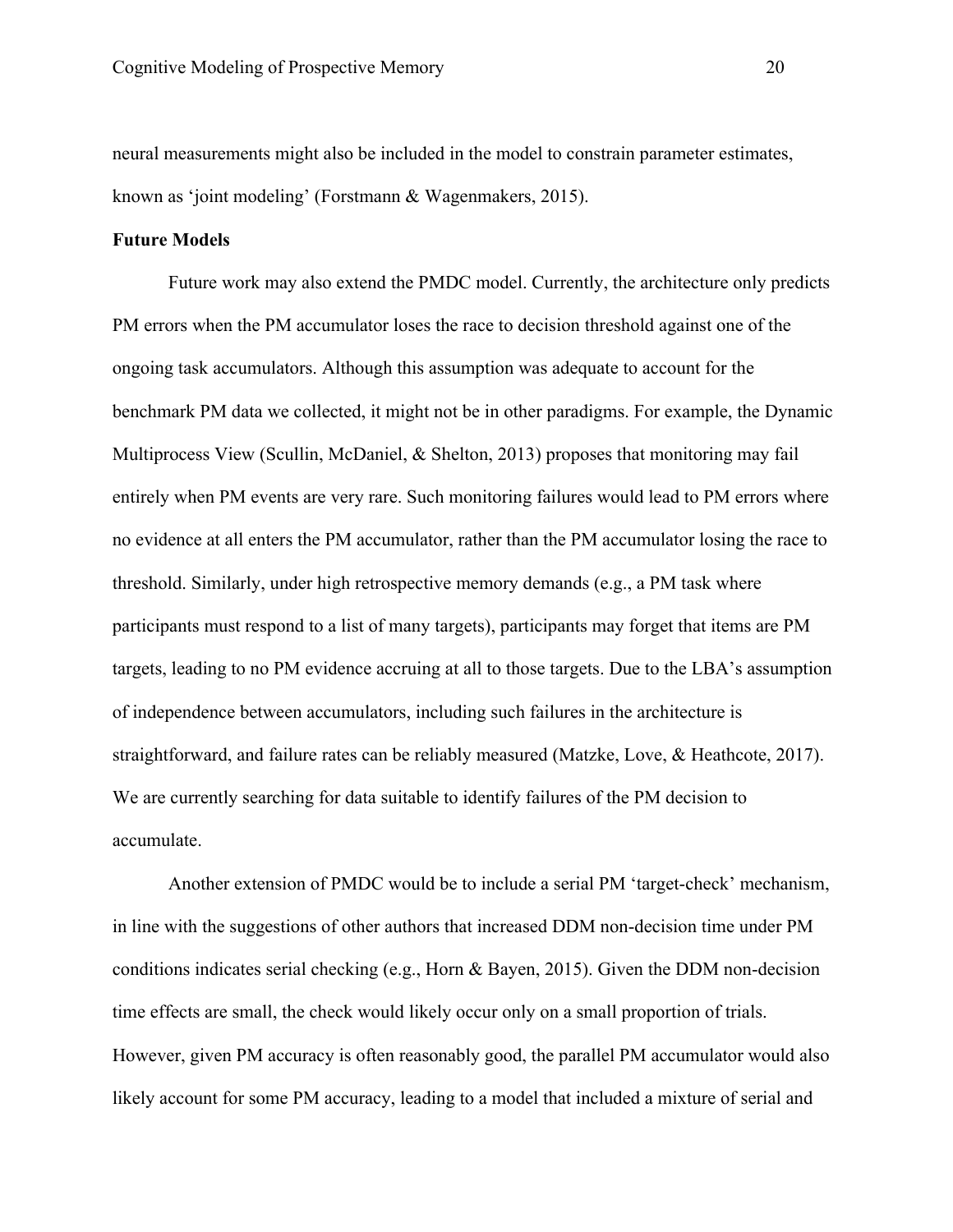parallel PM processes. Adding the serial component to PMDC would prevent writing out an analytic likelihood, greatly impeding fitting. However, recent advances in Bayesian estimation using probability density approximation methods (Turner & Sederberg, 2014) promise tractable model fitting without analytic likelihoods, which may enable a serial model.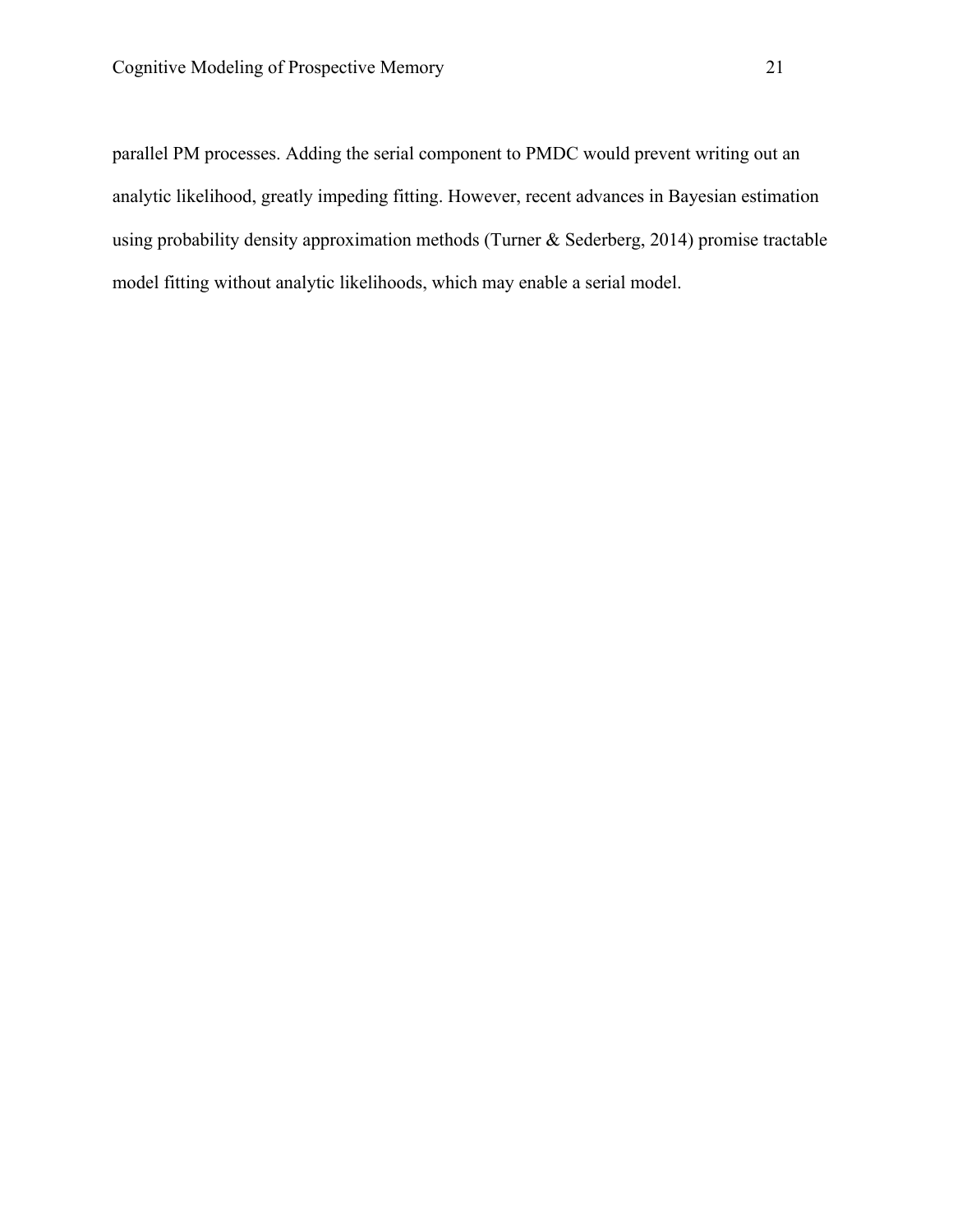# **References**

- Anderson, F. T., Rummel, J., & McDaniel, M. A. (2018). Proceeding with care for successful prospective memory: Do we delay ongoing responding or actively monitor for cues? *Journal of Experimental Psychology: Learning, Memory, and Cognition*, *Advance online publication*. https://doi.org/10.1037/xlm0000504
- Ball, B. H., & Aschenbrenner, A. J. (2018). The importance of age-related differences in prospective memory: Evidence from diffusion model analyses. *Psychonomic Bulletin & Review*, *25*(3), 1114–1122. https://doi.org/10.3758/s13423-017-1318-4
- Ball, B. H., & Brewer, G. A. (2017). Proactive control processes in event-based prospective memory: Evidence from intraindividual variability and ex-Gaussian analyses. *Journal of Experimental Psychology: Learning, Memory, and Cognition*. https://doi.org/10.1037/ xlm0000489
- Boywitt, C. D., & Rummel, J. (2012). A diffusion model analysis of task interference effects in prospective memory. *Memory & Cognition*, *40*(1), 70–82. https://doi.org/10.3758/s13421-011-0128-6
- Braver, T. S. (2012). The variable nature of cognitive control: A dual mechanisms framework. *Trends in Cognitive Sciences*, *16*(2), 106–113. https://doi.org/j.tics.2011.12.010
- Brown, S. D., & Heathcote, A. (2008). The simplest complete model of choice response time: Linear ballistic accumulation. *Cognitive Psychology*, *57*(3), 153–178. https://doi.org/10.1016/j.cogpsych.2007.12.002
- Brown, S. D., Marley, A. A. J., Donkin, C., & Heathcote, A. (2008). An integrated model of choices and response times in absolute identification. *Psychological Review*, *115*(2), 396–425. https://doi.org/10.1037/0033-295X.115.2.396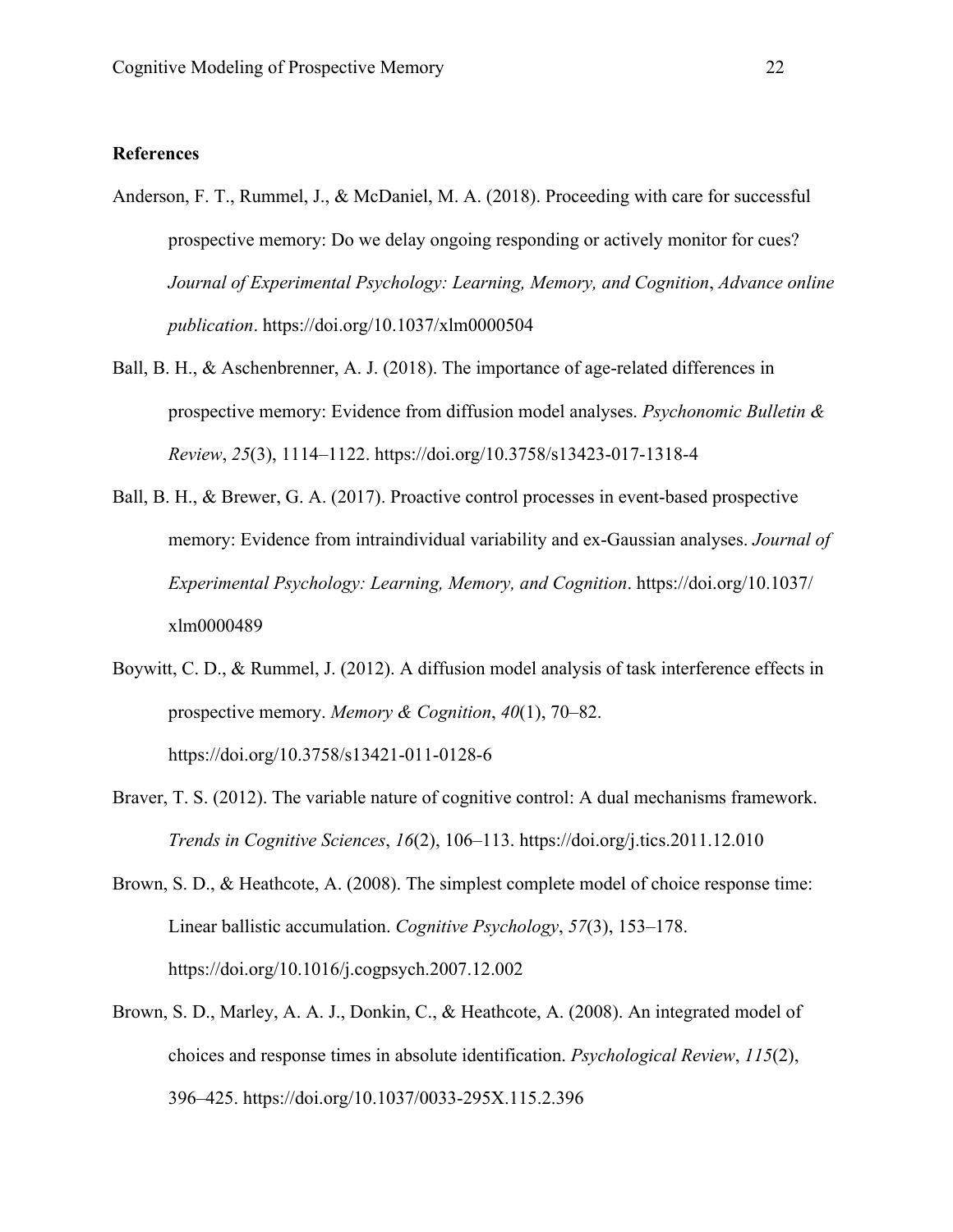- Bugg, J. M., McDaniel, M. A., & Einstein, G. O. (2013). Event-based prospective remembering: An integration of prospective memory and cognitive control theories. In D. Reisberg (Ed.), *The oxford handbook of cognitive psychology* (pp. 267–282). Oxford, England: Oxford University Press. Retrieved from http://oxfordhandbooks.com/view/10.1093/oxfordhb/9780195376746.001.0001/oxfordhb -9780195376746-e-18
- Bundesen, C. (1990). A theory of visual attention. *Psychological Review*, *97*(4), 523–547. https://doi.org/10.1037/0033-295x.97.4.523
- Castro, S. C., Strayer, D. L., Matzke, D., & Heathcote, A. (Under Review). Cognitive workload measurement and modeling.
- Dismukes, R. K. (2012). Prospective memory in workplace and everyday situations. *Current Directions in Psychological Science*, *21*(4), 215–220. https://doi.org/10.1177/0963721412447621
- Donkin, C., Brown, S. D., Heathcote, A., & Wagenmakers, E. J. (2011). Diffusion versus linear ballistic accumulation: different models but the same conclusions about psychological processes? *Psychonomic Bulletin & Review*, *18*(1), 61–69.

https://doi.org/10.3758/s13423-010-0022-4

- Donkin, C., Little, D. R., & Houpt, J. W. (2014). Assessing the speed-accuracy trade-off effect on the capacity of information processing. *Journal of Experimental Psychology: Human Perception and Performance*, *40*(3), 1183–1202. https://doi.org/10.1037/a0035947
- Eidels, A., Donkin, C., Brown, S. D., & Heathcote, A. (2010). Converging measures of workload capacity. *Psychonomic Bulletin & Review*, *17*(6), 763–771. https://doi.org/10.3758/PBR.17.6.763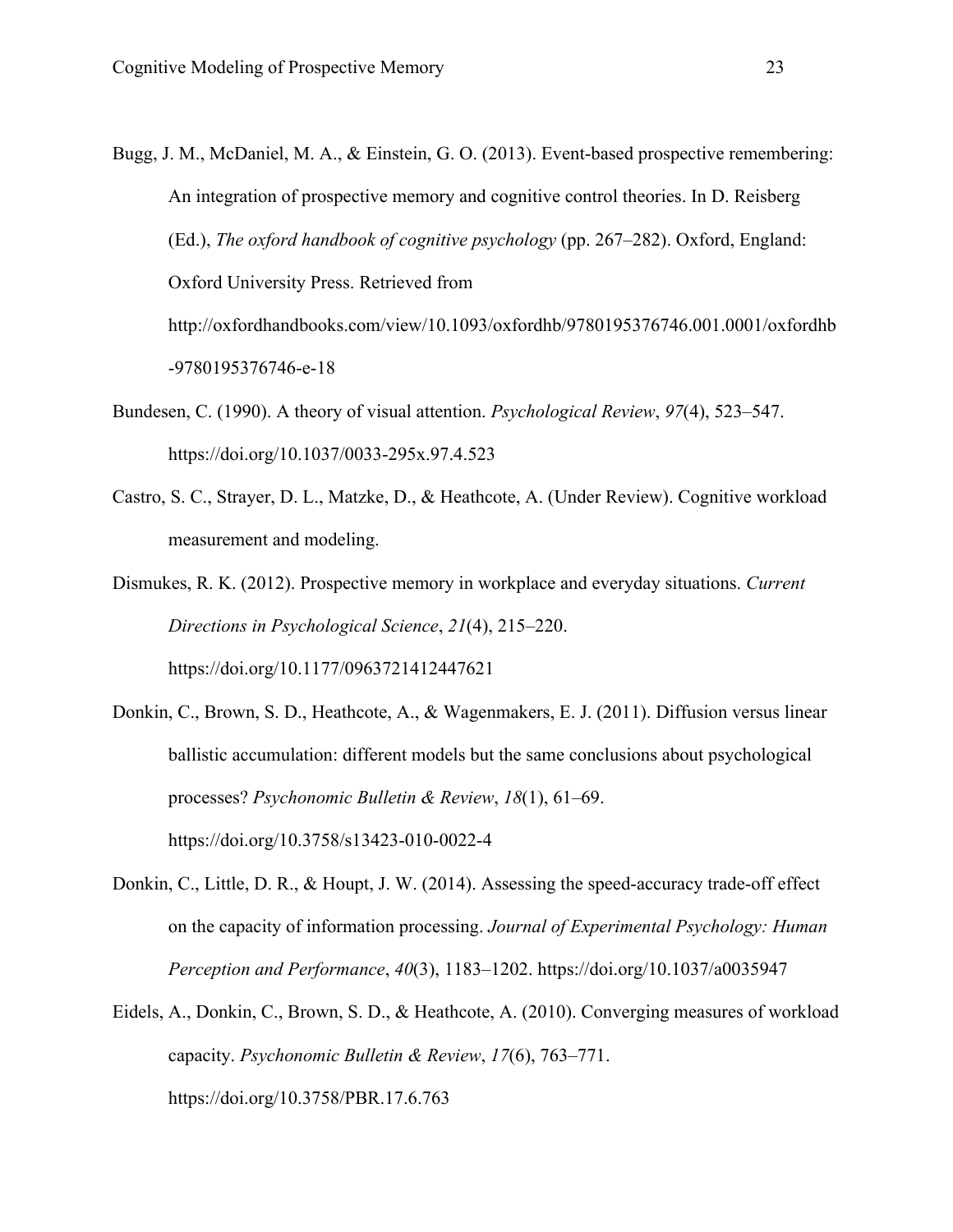- Einstein, G. O., & McDaniel, M. A. (1990). Normal aging and prospective memory. *Journal of Experimental Psychology: Learning, Memory, and Cognition*, *16*(4), 717–726. https://doi.org/10.1037/0278-7393.16.4.717
- Einstein, G. O., McDaniel, M. A., Thomas, R., Mayfield, S., Shank, H., Morrisette, N., & Breneiser, J. (2005). Multiple processes in prospective memory retrieval: factors determining monitoring versus spontaneous retrieval. *Journal of Experimental Psychology: General*, *134*, 327–342. https://doi.org/10.1037/0096-3445.134.3.327
- Estes, W. K., & Maddox, W. T. (2005). Risks of drawing inferences about cognitive processes from model fits to individual versus average performance. *Psychonomic Bulletin & Review*, *12*(3), 403–408. https://doi.org/10.3758/bf03193784
- Farrell, S., & Lewandowsky, S. (2010). *Computational modeling in cognition: Principles and practice*. Thousand Oaks, CA: Sage.
- Forstmann, B. U., & Wagenmakers, E.-J. (2015). *An introduction to model-based cognitive neuroscience*. New York, NY: Springer.
- Gilbert, S. J., Hadjipavlou, N., & Raoelison, M. (2013). Automaticity and control in prospective memory: A computational model. *PloS One*, *8*(3), e59852. https://doi.org/10.1371/journal.pone.0059852
- Gobell, J. L., Tseng, C., & Sperling, G. (2004). The spatial distribution of visual attention. *Vision Research*, *44*(12), 1273–1296. https://doi.org/10.1016/j.visres.2004.01.012
- Hart, S., & Wickens, C. (2010). Cognitive workload. In *NASA Human Systems Integration Handbook* (pp. 190–222). Washington, DC: NASA.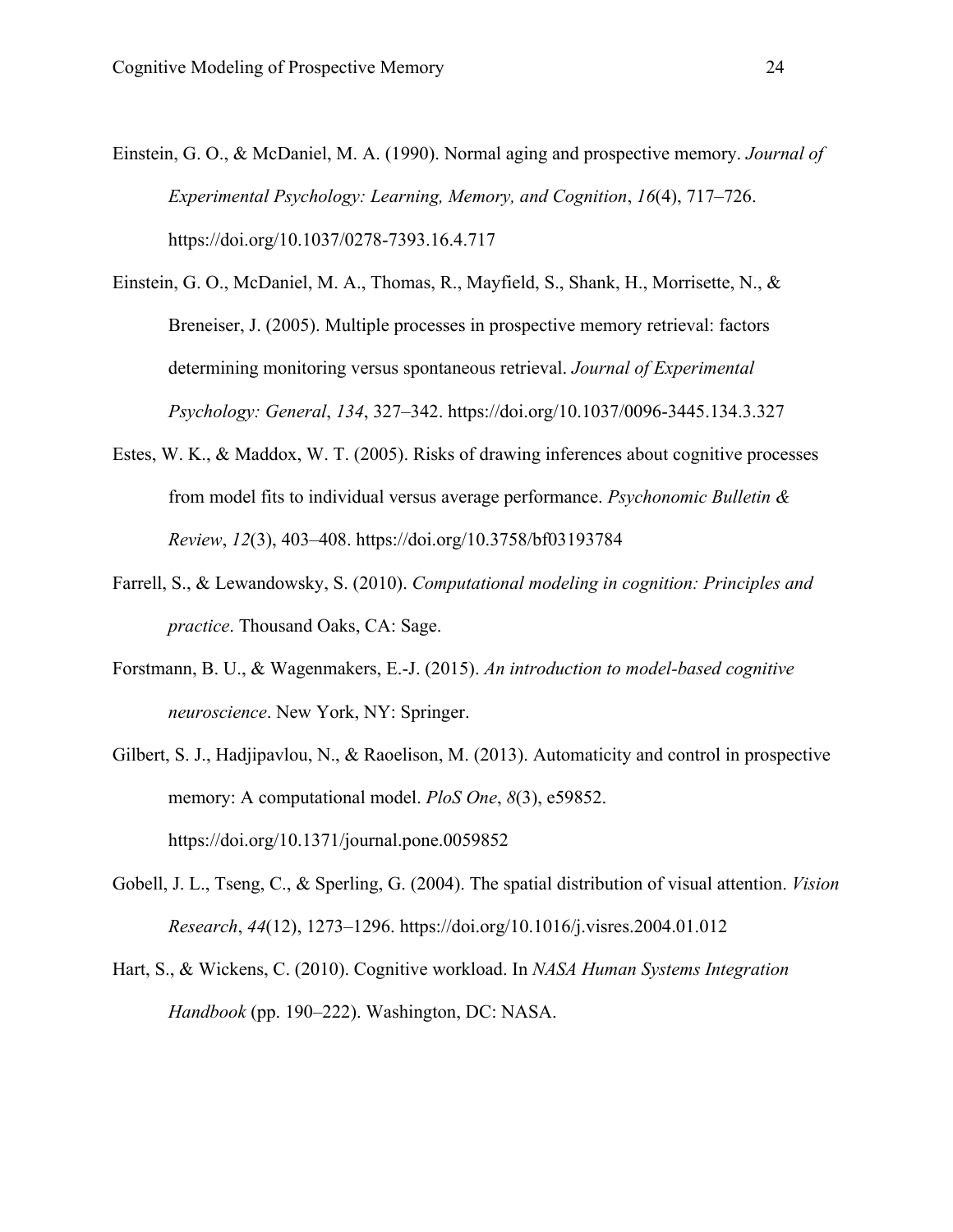- Heathcote, A., Loft, S., & Remington, R. W. (2015). Slow down and remember to remember! A delay theory of prospective memory costs. *Psychological Review*, *122*(2), 376–410. https://doi.org/10.1037/a0038952
- Horn, S. S., & Bayen, U. J. (2015). Modeling criterion shifts and target checking in prospective memory monitoring. *Journal of Experimental Psychology: Learning, Memory, and Cognition*, *41*(1), 95–117. https://doi.org/10.1037/a0037676
- Horn, S. S., Bayen, U. J., & Smith, R. E. (2011). What can the diffusion model tell us about prospective memory? *Canadian Journal of Experimental Psychology/Revue Canadienne de Psychologie Expérimentale*, *65*, 69–75. https://doi.org/10.1037/a0022808
- Horn, S. S., Bayen, U. J., & Smith, R. E. (2013). Adult age differences in interference from a prospective-memory task: a diffusion model analysis. *Psychonomic Bulletin & Review*, *20*, 1266 –1273. https://doi.org/10.3758/s13423-013-0451-y

Kahneman, D. (1973). *Attention and effort*. Englewood Cliffs, NJ: Prentice-Hall, Inc.

- Kliegel, M., Martin, M., McDaniel, M. A., & Einstein, G. O. (2004). Importance effects on performance in event‐based prospective memory tasks. *Memory*, *12*, 553–561. https://doi.org/10.1080/09658210344000099
- Knight, J. B., Meeks, J. T., Marsh, R. L., Cook, G. I., Brewer, G. A., & Hicks, J. L. (2011). An observation on the spontaneous noticing of prospective memory event-based cues. *Journal of Experimental Psychology: Learning, Memory, and Cognition*, *37*, 298–307. https://doi.org/10.1037/a0021969
- Loft, S. (2014). Applying Psychological Science to Examine Prospective Memory in Simulated Air Traffic Control. *Current Directions in Psychological Science*, *23*(5), 326–331. https://doi.org/10.1177/0963721414545214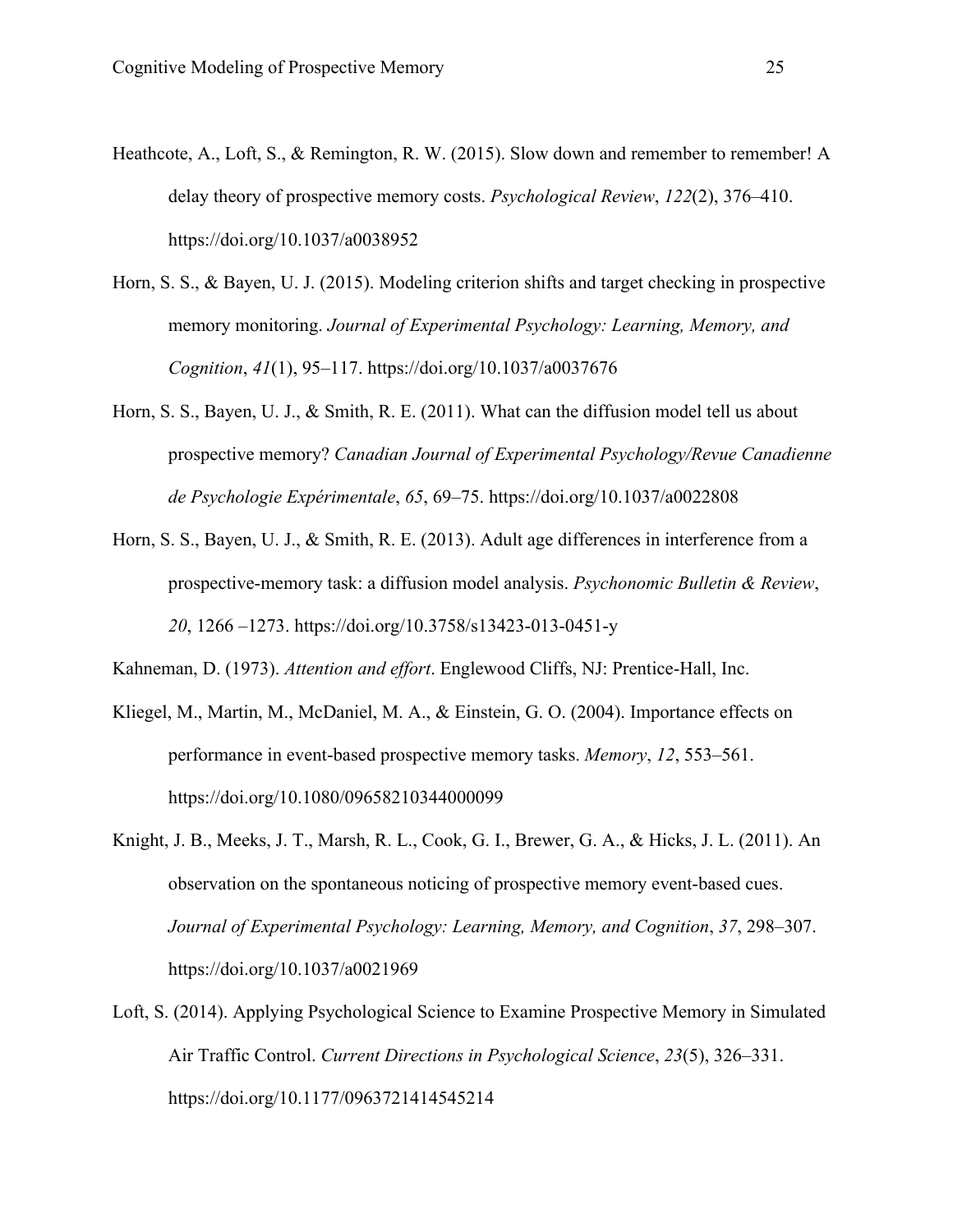- Loft, S., & Humphreys, M. S. (2012). Enhanced recognition of words previously presented in a task with nonfocal prospective memory requirements. *Psychonomic Bulletin & Review*, *19*(6), 1142–1147. https://doi.org/10.3758/s13423-012-0303-1
- Loft, S., Kearney, R., & Remington, R. (2008). Is task interference in event-based prospective memory dependent on cue presentation? *Memory & Cognition*, *36*, 139–148. https://doi.org/10.3758/MC.36.1.139
- Loft, S., & Remington, R. W. (2013). Wait a second: Brief delays in responding reduce focality effects in event-based prospective memory. *The Quarterly Journal of Experimental Psychology*, *66*(7), 1432–1447. https://doi.org/10.1080/17470218.2012.750677
- Logan, G. D., Van Zandt, T., Verbruggen, F., & Wagenmakers, E.-J. (2014). On the ability to inhibit thought and action: General and special theories of an act of control. *Psychological Review*, *121*(1), 66–95. https://doi.org/10.1037/e633262013-227
- Ly, A., Boehm, U., Heathcote, A., Turner, B. M., Forstmann, B., Marsman, M., & Matzke, D. (2018). A flexible and efficient hierarchical bayesian approach to the exploration of individual differences in cognitive‐model‐based neuroscience. In A. A. Moustafa (Ed.), *Computational models of brain and behavior* (pp. 467–480). London, UK: Wiley Blackwell.
- Marsh, R. L., Hicks, J. L., Cook, G. I., Hansen, J. S., & Pallos, A. L. (2003). Interference to ongoing activities covaries with the characteristics of an event-based intention. *Journal of Experimental Psychology: Learning, Memory, and Cognition*, *29*, 861–870. https://doi.org/10.1037/0278-7393.29.5.861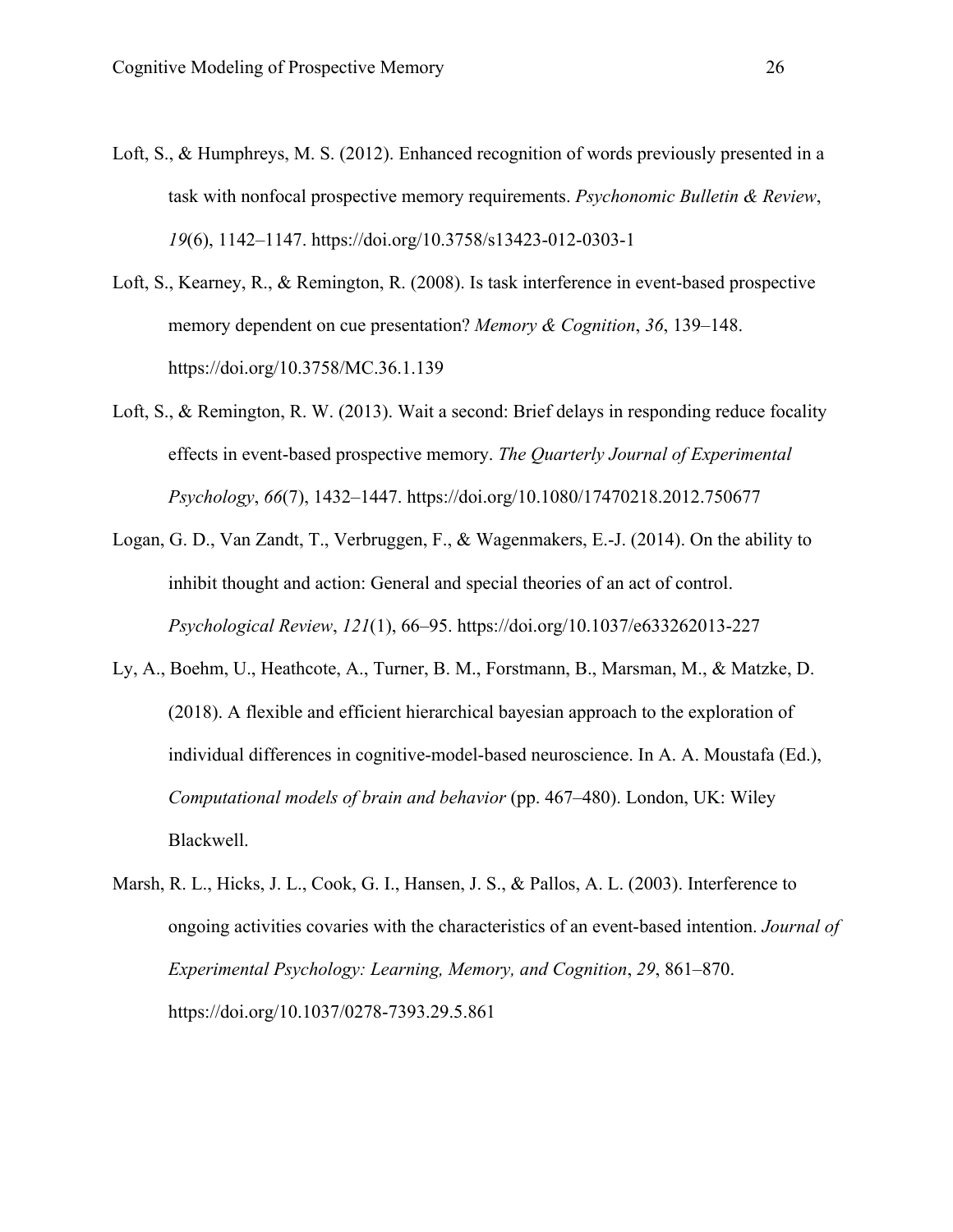- Matzke, D., Love, J., & Heathcote, A. (2017). A Bayesian approach for estimating the probability of trigger failures in the stop-signal paradigm. *Behavior Research Methods*, *49*, 267–281. https://doi.org/10.3758/ s13428-015-0695-8
- McDaniel, M. A., & Einstein, G. O. (2000). Strategic and automatic processes in prospective memory retrieval: A multiprocess framework. *Applied Cognitive Psychology*, *14*, S127– S144. https://doi.org/10.1002/acp.775
- Miletić, S., Turner, B. M., Forstmann, B. U., & van Maanen, L. (2017). Parameter recovery for the leaky competing accumulator model. *Journal of Mathematical Psychology*, *76*, 25– 50. https://doi.org/10.1016/j.jmp.2016.12.001
- Myung, I. J., & Pitt, M. A. (2002). Mathematical modeling. In *Stevens' handbook of experimental psychology* (3rd ed., Vol. Vol. 4. Methodology in experimental psychology, pp. 429–460). New York: Wiley.
- Navon, D., & Gopher, D. (1979). On the economy of the human-processing system. *Psychological Review*, *86*(3), 214–255. https://doi.org/10.1037/0033-295x.86.3.214
- Ratcliff, R. (1978). A theory of memory retrieval. *Psychological Review*, *85*(2), 59–108. https://doi.org/10.1037/0033-295X.85.2.59
- Rummel, J., Smeekens, B. A., & Kane, M. J. (2017). Dealing with prospective memory demands while performing an ongoing task: Shared processing, increased on-task focus, or both? *Journal of Experimental Psychology: Learning, Memory, and Cognition*, *43*(7), 1047– 1062.
- Scullin, M. K., Einstein, G. O., & McDaniel, M. A. (2009). Evidence for spontaneous retrieval of suspended but not finished prospective memories. *Memory & Cognition*, *37*, 425–433. https://doi.org/10.3758/MC.37.4.425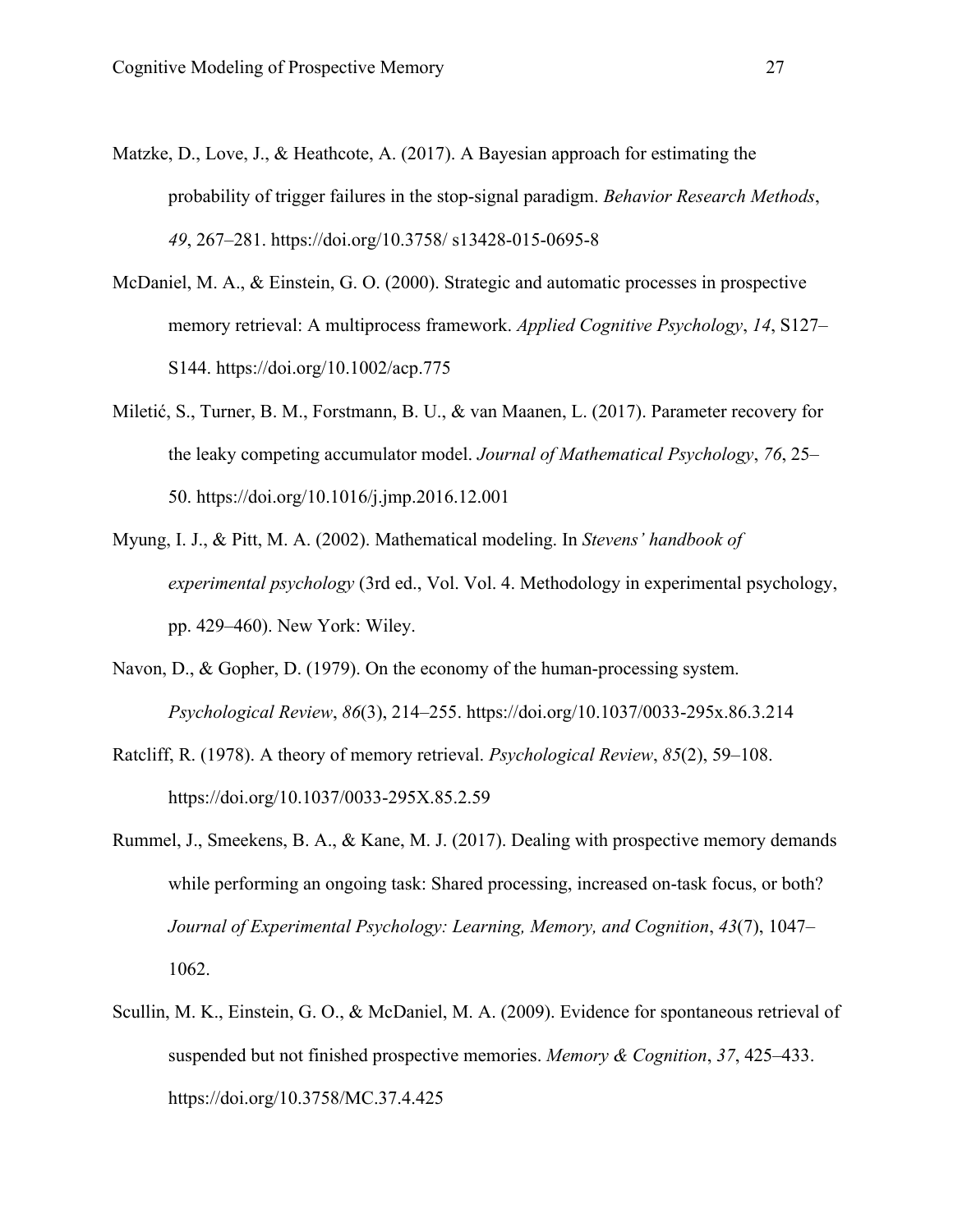- Scullin, M. K., McDaniel, M. A., & Einstein, G. O. (2010). Control of cost in prospective memory: Evidence for spontaneous retrieval processes. *Journal of Experimental Psychology: Learning, Memory, and Cognition*, *36*, 190–203. https://doi.org/10.1037/a0017732
- Scullin, M. K., McDaniel, M. A., & Shelton, J. T. (2013). The Dynamic Multiprocess Framework: Evidence from prospective memory with contextual variability. *Cognitive Psychology*, *67*(1), 55–71. https://doi.org/10.1016/j.cogpsych.2013.07.001
- Smith, R. E. (2003). The cost of remembering to remember in event-based prospective memory: Investigating the capacity demands of delayed intention performance. *Journal of Experimental Psychology: Learning, Memory, and Cognition*, *29*, 347–361. https://doi.org/10.1037/0278- 7393.29.3.347
- Strickland, L., Heathcote, A., Remington, R. W., & Loft, S. (2017). Accumulating evidence about what prospective memory costs actually reveal. *Journal of Experimental Psychology: Learning, Memory, and Cognition*, *43*(10), 1616.
- Strickland, L., Loft, S., Remington, R. W., & Heathcote, A. (2018). Racing to remember: A theory of decision control in event-based prospective memory. *Psychological Review*. https://doi.org/10.1037/rev0000113
- Trueblood, J. S., Brown, S. D., & Heathcote, A. (2014). The multiattribute linear ballistic accumulator model of context effects in multialternative choice. *Psychological Review*, *121*(2), 179–205. https://doi.org/10.1037/ a0036137
- Turner, B. M., & Sederberg, P. B. (2014). A generalized, likelihood-free method for posterior estimation. *Psychonomic Bulletin & Review*, *21*(2), 227–250. https://doi.org/10.3758/s13423-013-0530-0